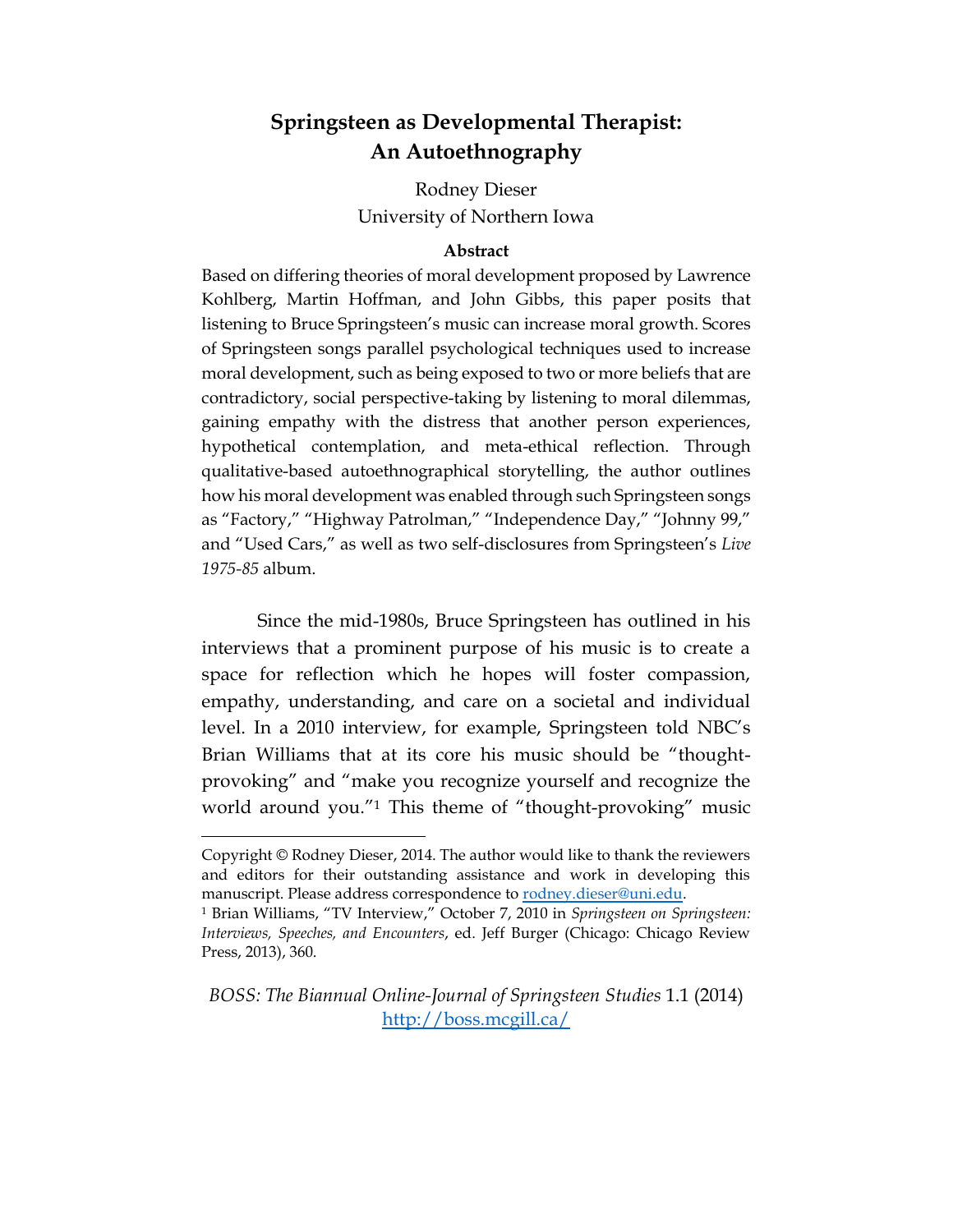had also arisen in an interview with David Corn in 1996 when Springsteen responded to a question regarding political issues in his music:

> I never start with a political point of view … My memory is of my father trying to find work, what that does to you, and how that affects your image of your manhood, as a provider. The loss of that role is devastating. I write coming from that spot—the spot of disaffection, of loners, outsiders. But no outlaws. It's about people trying to find their way in, but somebody won't let them in. Or they can't find their way in. And what are the actions that leads to? That pretty much obsesses me to this day—and probably will the rest of my life … I don't set out to make a point, I set out to create understanding and compassion and present something that feels like the world. I set out to make sure something is revealed at the end of the song, some knowledge gained.<sup>2</sup>

In a 1984 interview about *Nebraska,* Springsteen focused on the idea of empathy; discussing "Johnny 99," a song that outlines how social factors like unemployment contribute to crime, he remarked, "[the song] needed that really kinda austere, echoey sound, just one guitar—one guy telling his story … like you were just meeting different people, and they just told you what had happened to them, or what was happening to them. *So, you kinda walked for a little bit in somebody's else's shoes.*"<sup>3</sup> Furthermore, in the keynote address Springsteen delivered at the South by Southwest Music Festival in Austin, Texas in March 2012, he underscored how many of his songs, and the music that influenced him, offered opportunities for

<sup>2</sup> David Corn, "Bruce Springsteen Tells the Story of the Secret America," from *Mother Jones* (March/April 1996) in *Springsteen on Springsteen,* 214-215.

<sup>3</sup> Italics not in the original; Roger Scott and Patrick Humphries, "American Heartbeat" from *Hot Press* (November 1984) in *Springsteen on Springsteen*, 145.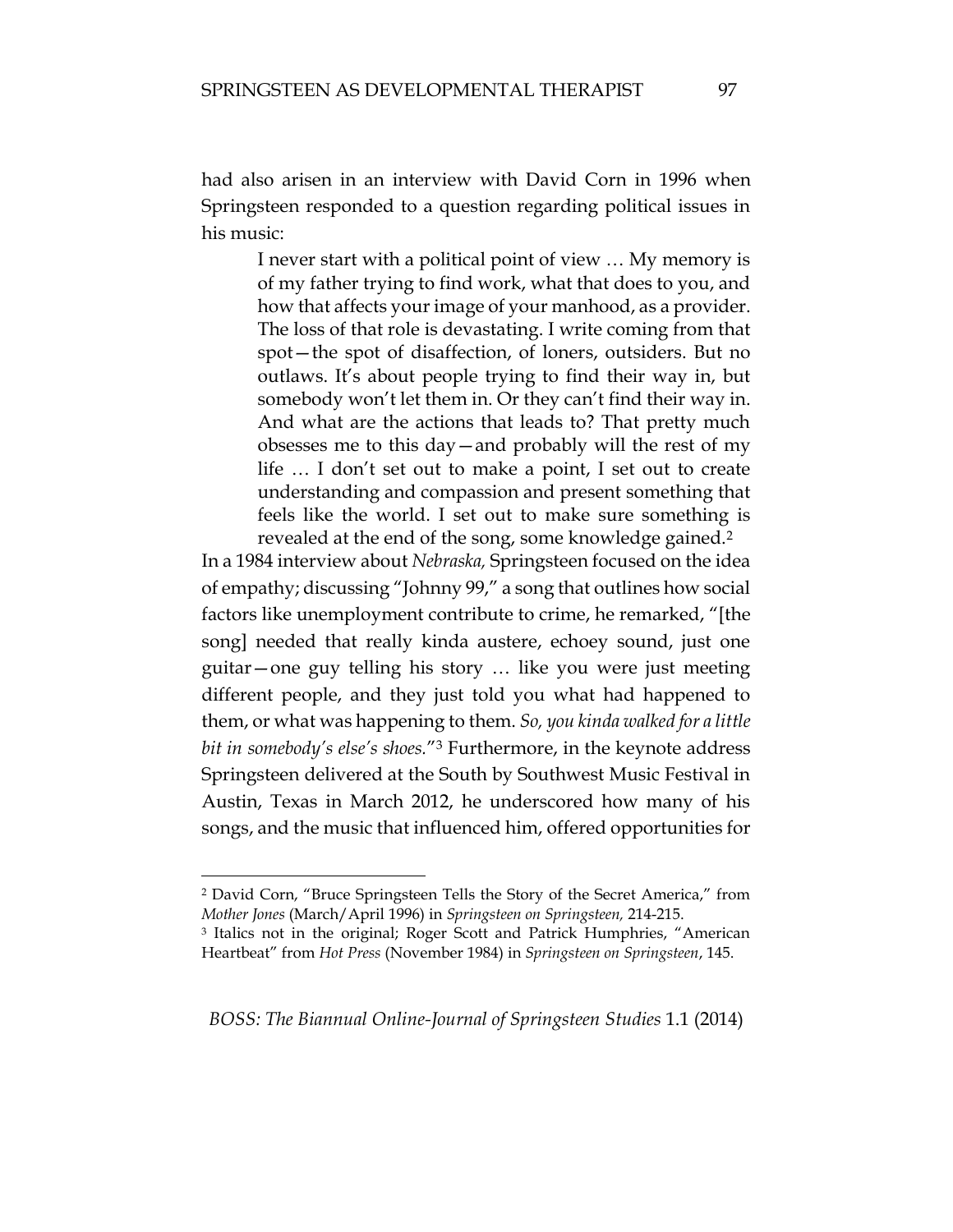reflection, and, in the process, the opportunity to broaden the listener's sense of empathy.<sup>4</sup>

The purpose of this autoethnography is to use the example of my upbringing to underscore how listening to Springsteen's music assisted my moral development.<sup>5</sup> As an adolescent in a lower-class family with an illiterate mother battling cancer and close-to illiterate father who was emotionally detached, I did not realize at the time how much Springsteen's music mattered to my moral growth.<sup>6</sup> All I knew as an adolescent was that I loved his music because I felt a deep connection to it. Clifford Geertz's claim that small facts—such as listening to Springsteen's music—speak to larger issues—the process of moral development—is an ontological and epistemological assumption that lies at the

*BOSS: The Biannual Online-Journal of Springsteen Studies* 1.1 (2014)

<sup>4</sup> "Bruce Springsteen's SXSW 2012 Keynote Speech," *NPR.org*, March 18, 2012, Austin, Texas; accessed June 2014,

[http://www.npr.org/2012/03/16/148778665/bruce-springsteens-sxsw-2012](http://www.npr.org/2012/03/16/148778665/bruce-springsteens-sxsw-2012-keynote-speech) [keynote-speech.](http://www.npr.org/2012/03/16/148778665/bruce-springsteens-sxsw-2012-keynote-speech) 

<sup>&</sup>lt;sup>5</sup> Much of the school structure, environment, and school experiences detailed below appeared in another autoethnography I published in 2008 regarding the ecology of schooling. However, nothing is mentioned about moral development, and scant attention is dedicated to Bruce Springsteen, in the previous study. The only overlap in these two autoethnographies pertains to my school environment as these same school experiences provide the framework for explaining how to improve the ecology of school (in the 2008 article) and how Springsteen's music fostered moral development in this manuscript. Although the names of the schools and teachers have been changed in order to maintain confidentiality, I use the same changed names and schools in both studies. See Rodney Dieser, "Tales from Grade 1 Through 12: Understanding the Complex Web of Multiple Life Forces Located in Schools," *Alberta Journal of Educational Research* 54 (Fall, 2008): 293-308.

<sup>6</sup> The primary reason my parents were illiterate is that both were European immigrants to Canada and learned English as a second language. Secondary reasons rest with poverty and the lack of educational resources.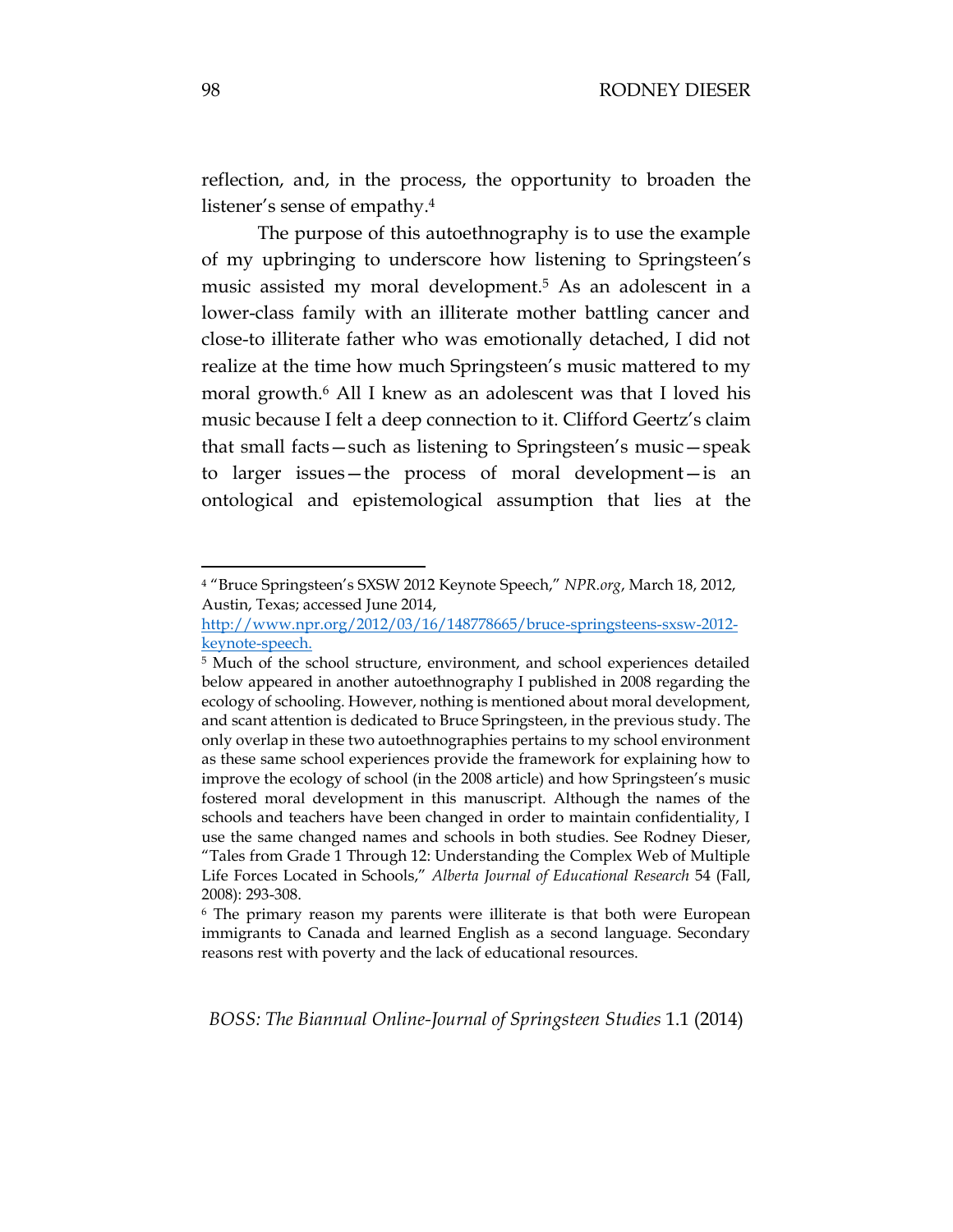foundation of this paper.<sup>7</sup> This autoethnographical study is told with two different, yet coinciding, voices: my present-day academic perspective drawing from theories of moral and ego development as well as my adolescent thoughts of long ago. 8

### **Related Literature: Autoethnography**

 $\overline{a}$ 

Autoethnography is a qualitative methodology linked to ethnographical research and narrative inquiry that results in highly personalized narratives of the researcher's engagement with specific sociocultural contexts in the pursuit of knowing more about a phenomenon.<sup>9</sup> Autoethnography, Stacey Jones writes, involves "setting a scene, telling a story, weaving intricate connections among life and art, experience and theory, evocation and explanation … hoping for readers who will bring the same

<sup>7</sup> Clifford, Geertz, *The Interpretation of Culture: Selected Essays* (New York: Basic Books, 1973).

<sup>8</sup> Readers are to be mindful that my long-ago adolescent voice is represented as just that—what I believe I thought like as an adolescent located somewhere in the developmental transition between immature and mature moral development. As such, parts of this autoethnography are purposefully written from an adolescent-based superficial thinking perspective that is then blended into an academic voice.

<sup>9</sup> To understand the overlap and distinction of autoethnography and narrative inquiry, see Sheila Traher, "Beyond the Story Itself: Narrative Inquiry and Autoethnography in Intercultural Research in Higher Education," *Forum Qualitative Sozialforschung /Forum: Qualitative Social Research,* 10:1 (2009). In short, the overlap occurs in the storytelling aspects of research. In autoethnography, the author tells a personal story of his or her experience that describes a culture (family or school, for example) in the pursuit of understanding more about a phenomenon. Narrative inquiry is focused on collecting stories as data for understanding other people; Tami Spry, "Performative Autoethnography: Critical Embodiments and Possibilities" in *Collecting and Interpreting Qualitative Materials*, eds. Norman K. Denzin and Yvonna S. Lincoln (Los Angeles: Sage Publications, 2013), 213-244.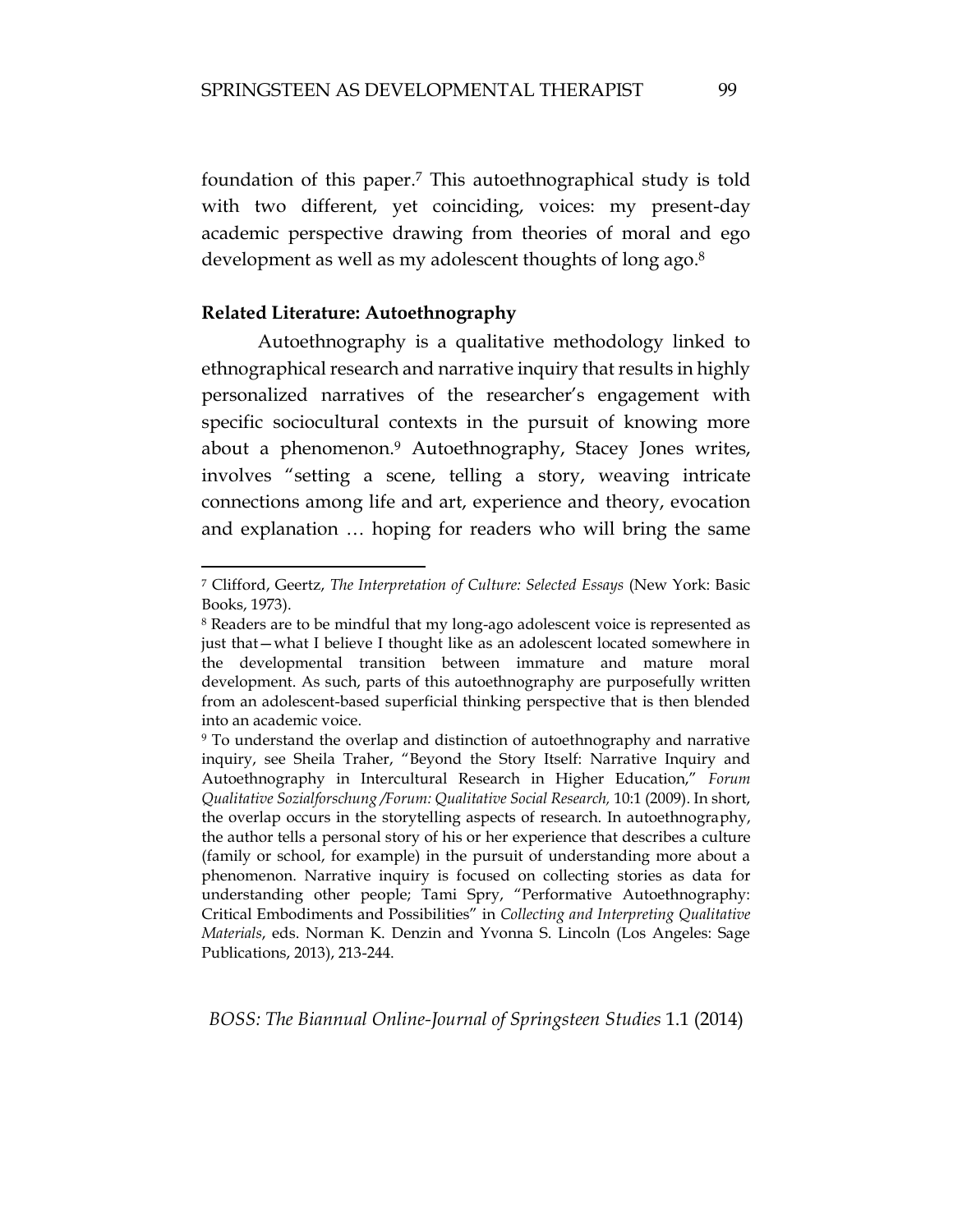careful attention to your words in the context of their own lives."<sup>10</sup> That is, authoethnography uses academic theorization in storytelling to unpack or make sense of past personal experiences linked to understanding specific phenomenon. Although autoethnography can produce fragmented writing that parallels real-life experience, its greatest strength lies in bringing clarity to how academic theories and concepts function in real-world experiences, such as how listening to Springsteen's music can foster moral development.<sup>11</sup> A well-constructed autoethnographical study should develop emotional involvement which moves the reader to deal with or reflect on similarly complex moral and ethical issues.<sup>12</sup> In this kind of writing, emotional intelligence is equally as important as academic analysis.

Autoethnography has been employed in diverse academic settings such as gaining insights into female high-performance sport; understanding the lives of Jewish Holocaust survivors; exploring the male experience of having a stillborn baby; outlining the relationship between deep emotion and masculine identity in male barbershop quartets; and highlighting the complexities of

*BOSS: The Biannual Online-Journal of Springsteen Studies* 1.1 (2014)

<sup>10</sup> Stacy Jones, "*Autoethnography:* Making the Personal Political" in *Collecting and Interpreting Qualitative Materials,* eds. Norman K. Denzin and Yvonna S. Lincoln (Thousand Oaks: Sage Publications, 2008), 208.

<sup>11</sup> Carol Ellis, *The Ethnographic I: A Methodological Novel About Autoethnography* (Walnut Creek: AltaMira Press, 2004); Rodney Dieser, "Qualitative Research," in *Conducting and Reading Research in Health and Human Performance*, ed. Ted A. Baumgartner and Larry D. Hensley (Boston: McGraw-Hill, 2006), 199-219.

<sup>12</sup> Carol Ellis and Arthur Bochner, "Authoethnography, Personal Narrative, Reflexivity: Researcher as Subject," in *Collecting and Interpreting Qualitative Materials,* eds. Norman K. Denzin and Yvonna S. Lincoln (Thousand Oaks: Sage Publications, 2003), 199-258.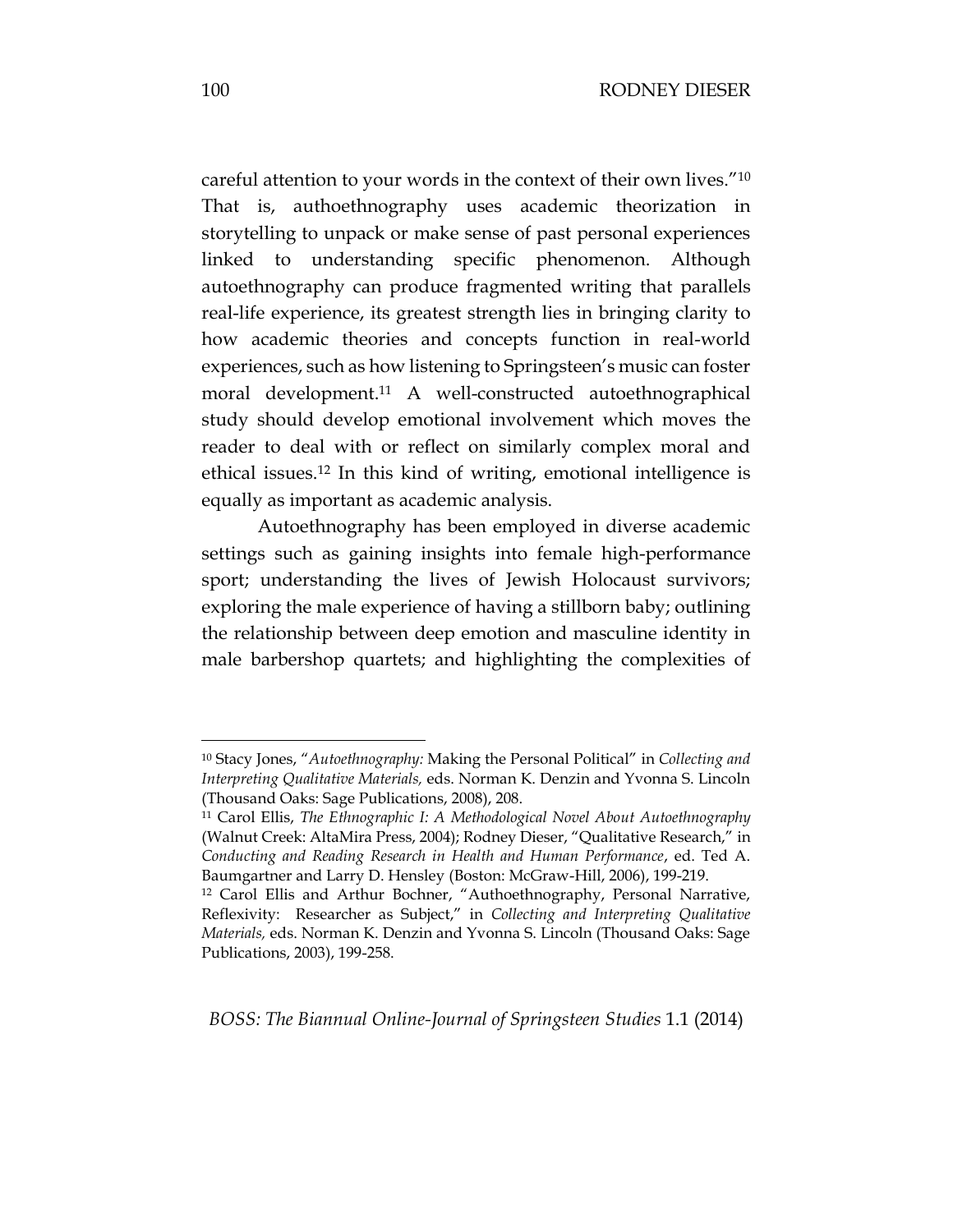gender, family, and race in examining a childhood experience of a family trip to Yellowstone National Park.<sup>13</sup>

## **Related Literature: Moral and Ego Development**

 $\overline{a}$ 

Moral development is the emergence and understanding of morality that changes over one's lifespan (infancy through late adulthood). Morality is defined as an interplay between what is "right" (justice, reciprocity, equality) and what is "good" (welfare, beneficences, empathy). As explained in the theories of Lawrence Kohlberg, Martin Hoffman, and John Gibbs, moral development has three basic stages.<sup>14</sup> First, in the immature or superficial stage, morality is based on momentary egocentric desires. Further,

<sup>13</sup> Tosha Tsang, "Let Me Tell You a Story: A Narrative Exploration of Identity in High-Performance Sport," *Sociology of Sports Journal,* 17:1 (2000): 44-59; Sarah Carney, "Transcendent Stories and Counter Narratives in Holocaust Survivors Life Histories: Searching for Meaning in Video-Testimony Archives," in *Narrative Analysis: Studying the Development on Individuals in Society,* ed. Colette Daiute and Cynthia Lightfoot (Thousand Oaks: Sage Publications, 2004), 201-222; Marcus Weaver-Highwater, "Waltzing Matilda: An Autoethnography of a Father's Stillbirth," *Journal of Contemporary Ethnography*, 41:4 (August 2012): 462- 491; Jeffery Nash, "Ringing the Chord: Sentimentality and Nostalgia Among Male Singers." *Journal of Contemporary Ethnography*, 41:5 (October 2012): 581-606; Norman Denzin, *Searching for Yellowstone: Race, Gender, Family, and Memory in the Postmodern West* (Walnut Creek: Left Coast Press, 2008).

<sup>14</sup> Regarding moral development, see Martin Hoffman, *Empathy and Moral Development: Implications for Caring and Justice* (Cambridge: Cambridge University Press, 2000); Martin Hoffman, "Empathy and Prosocial Behavior," in *Handbook of Emotions*, eds. Michael Lewis, Jeannette M. Haviland-Jones and Lisa F. Bartlett (New York: The Guildford Press, 2008); Lawrence Kohlberg, *Essays on Moral Development: The Philosophy of Moral Development* Vol. 1 (San Francisco: Harper & Row 1981); Lawrence Kohlberg, *Essays on Moral Development: The Psychology of Moral Development* Vol. 2 (San Francisco: Harper & Row, 1984); John Gibbs, *Moral Development and Reality: Beyond the Theories of Kohlberg, Hoffman, and Haidt* (New York: Oxford University Press, 2014).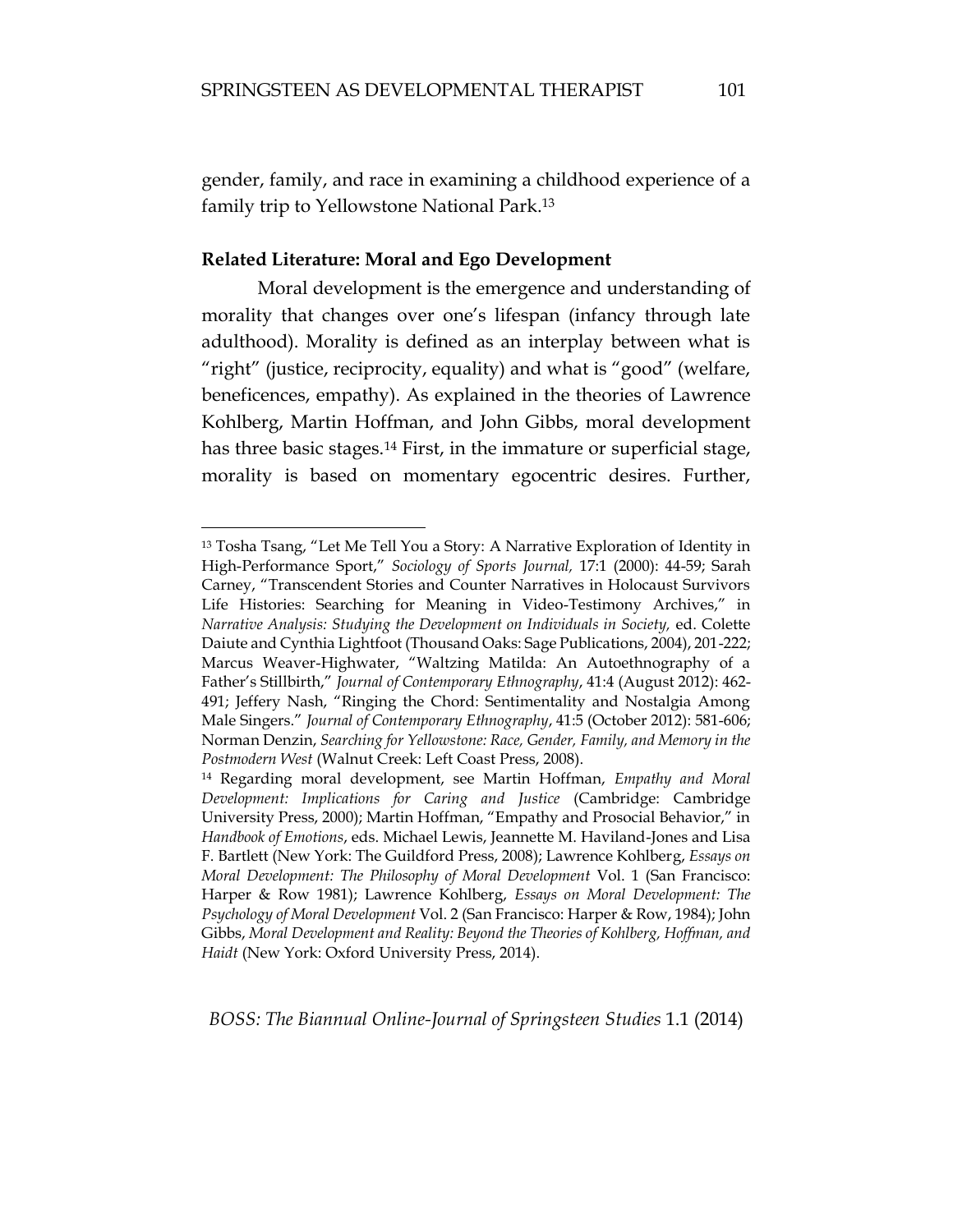morality follows a rigid conformity to society's rules, where a person internalizes a law-and-order mentality and does not challenge or question social authority. In the second mature or profound stage, morality is based on reciprocity, mutual trust, and intimacy as the basis for a care ethic and interpersonal relationships. The role of social systems and context related to moral judgment begins to grow and the person gains empathy and social-perspective-taking skills. The third existential stage regards morality as an ethic of interconnectedness across humanity resulting in a deep commitment to a moral life. The principle of justice requires that the claims of all people be treated in an impartial manner, respecting the basic dignity of all people.

Of particular importance to mature moral development are empathy and social perspective-taking. Empathy is the ability to understand a person from his or her frame of reference rather than one's own and is an attempt to think within, rather than for or about, the person.<sup>15</sup> According to Frans de Waal, in empathy we "connect to and understand others and make their situation our own."<sup>16</sup> As a result, empathy can produce altruistic motivation to care for others.<sup>17</sup> According to Mark Davis, *social perspective-taking* means adopting, understanding, or considering another person's life condition: their thoughts, beliefs, attitudes, emotions, desires,

*BOSS: The Biannual Online-Journal of Springsteen Studies* 1.1 (2014)

<sup>15</sup> Sherry Cormier, Paula S. Nurius, and Cynthia J. Osborn, *Interviewing and Change Strategies for Helpers* (Belmont, California: Brooks/Cole, 2013).

<sup>16</sup> Frans de Waal, *The Age of Empathy: Nature's Lessons for a Kinder Society* (New York: Broadway Books, 2009), 225

<sup>17</sup> C. Daniel Batson, "The Empathy-Altruism Hypothesis: Issues and Implications," in *Empathy: From Bench to Bedside*, ed. Jean Decety (Cambridge: MIT Press, 2012), 41-54.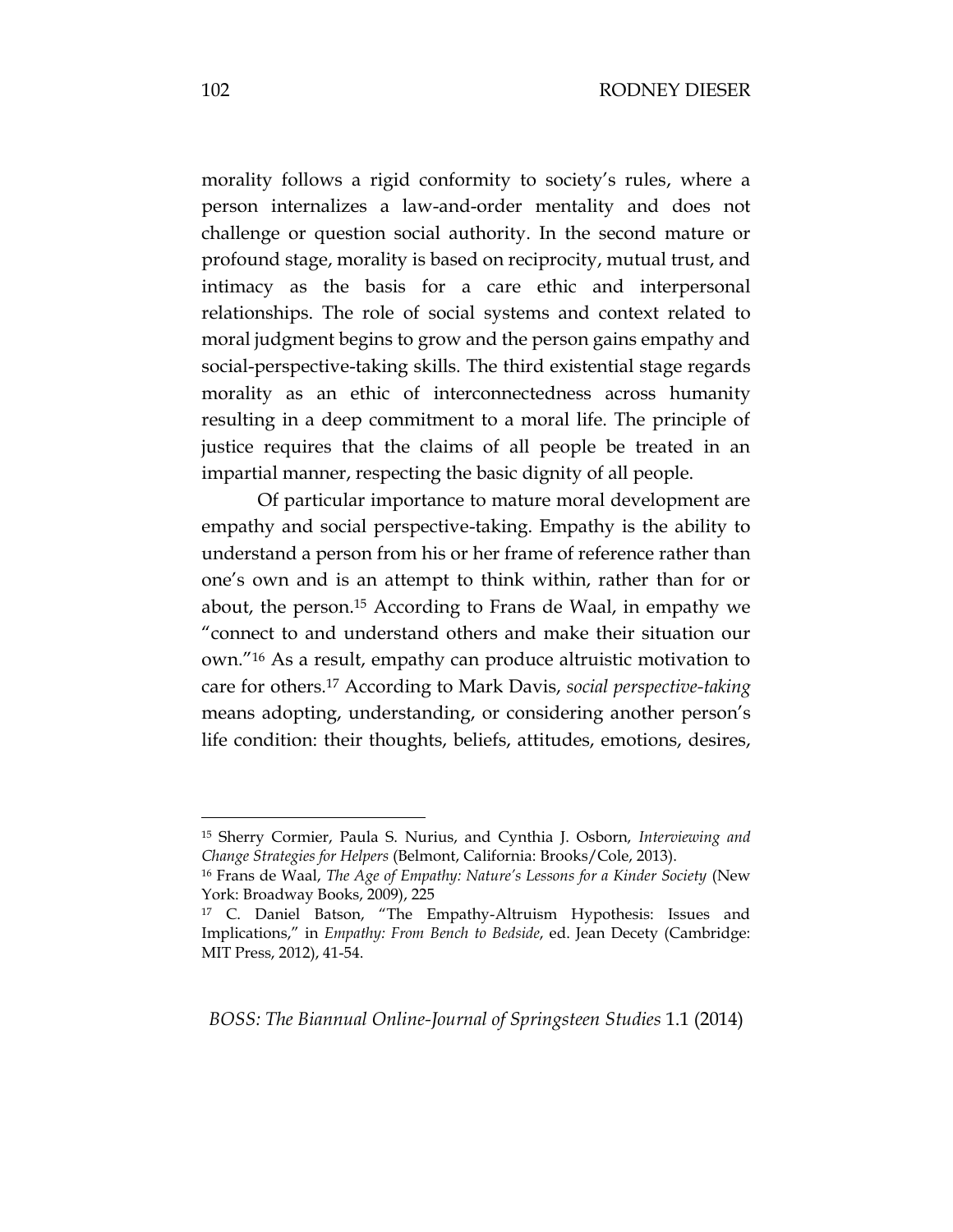preferences, points of view, goals, and intentions.<sup>18</sup> In order to take social perspective and gain empathy, it is paramount to imagine another person's position and to be able to re-frame one's thinking.<sup>19</sup> Reframing requires restructuring perceptions of a difficult situation or behavior with an aim toward searching for differing or useful ways to understand a life circumstance and learning alternative ways to view a problematic situation or other people's life condition.<sup>20</sup>

Scores of Springsteen songs and albums are based on empathy and social perspective-taking. Marc Dolan's thoughts about "American Skin (41 Shots)" provide a good example of how Springsteen uses the moral skills of empathy and social-perspective taking:

Springsteen's song ["American Skin"] begins and ends where any ordinary human being's reaction to the Diallo shooting would, simply repeating *41 shots* over and over again, stunned at the sheer number of bullets that had hailed down on the victim in a matter of seconds … [a] cry of a numbed brain trying to absorb what should be an extraordinary fact … Springsteen's gift in "American Skin" [is] an extension of the way that he had treated such social problems in the past. He made the larger question in this case more immediate by putting himself inside the head of a participant. He had been doing this for over twenty years … The genius of this song, however, was that it was simultaneously individual and collective … One verse views the situation from the perspective of one of the shooters,

 $\overline{a}$ 

<sup>18</sup> Mark H. Davis, "A Constituent Approach to the Study of Perspective-Taking," in *Other Minds: How Humans Bridge the Divide between Self and Others*, eds. Bertram F. Malle and Sarah D. Hodges (New York: Guildford Press, 2005), 44-55. <sup>19</sup> Gibbs, *Moral development and Reality*.

<sup>20</sup> Cormier, Nurius, and Osborn, *Interviewing and Change Strategies*.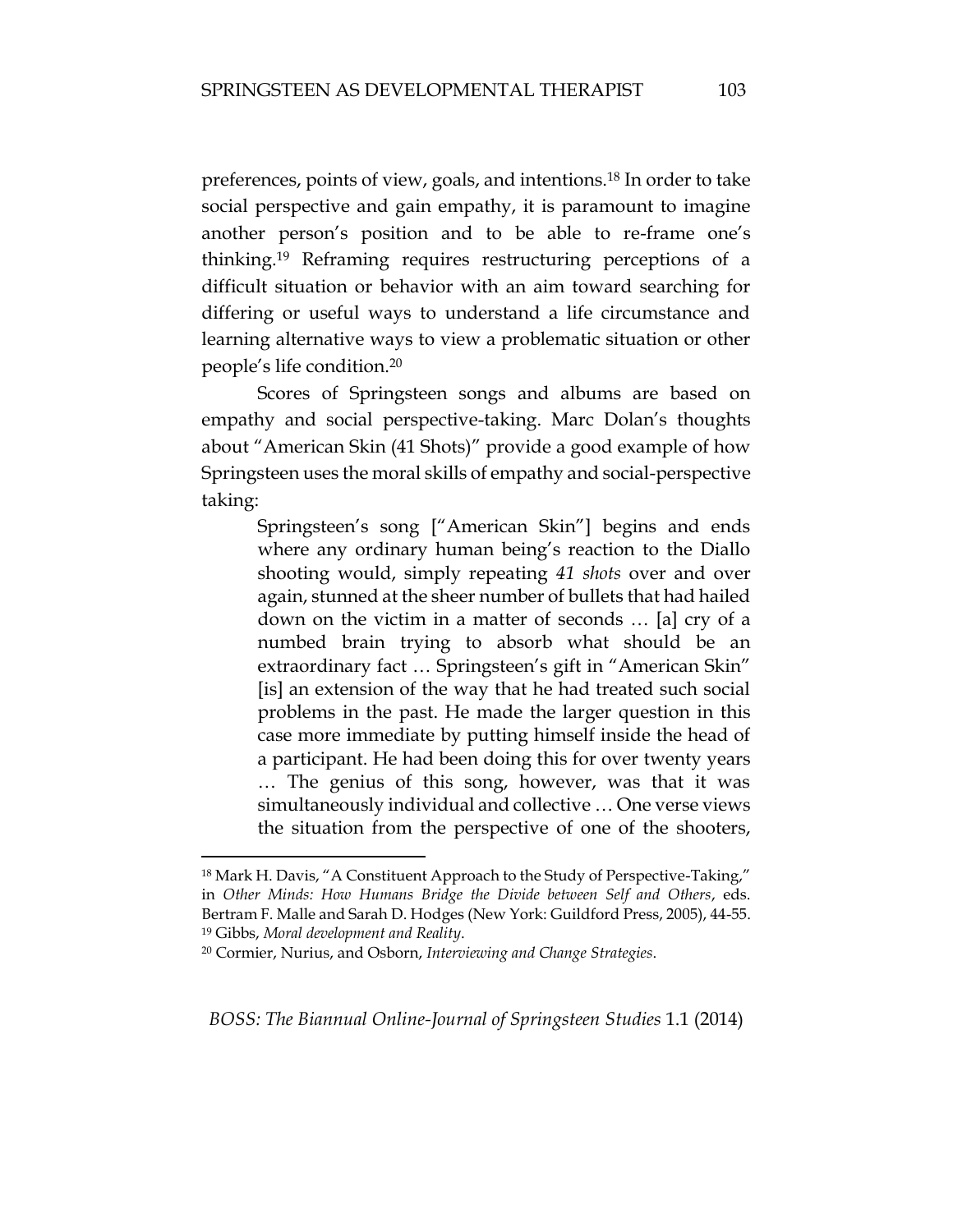who instantly knows, despite his training, that he has made a tragic mistake. A second verse adopts the perspective of an African American mother instructing her young son how to act in front of the police. All his life, Springsteen [has] believed in and preached a biracial America. This song, however, [makes] that biracial reality palpable, as a white police officer and a black mother are gathered into the same collective, frightening *we* … Springsteen simply utter[s] a basic fact: we are all in this together*, baptized in these waters and in each others' blood*. 21

"American Skin (41 Shots)" provides empathetic insights into the behaviors of white police officers and an African-American mother (mature stage of moral development), while outlining an ethic of interconnectedness (existential stage of moral developmental).

Building on moral development theory, Stuart Hauser outlines a four-phase model of adolescent ego development that occurs within the family and school context.<sup>22</sup> First, the impulsive

<sup>21</sup> Emphasis in original; Marc Dolan, *Bruce Springsteen and the Promise of Rock'n'Roll* (New York: W.W. Norton & Company, 2012), 357; "American Skin (41 Shots)" is based on the events surrounding the death of 22-year-old West African immigrant Amadou Diallo who worked at a convenience store and lived in the poor section of the Bronx. Just after midnight on February 4, 1999, four New York City plainclothes police officers mistakenly thought Diallo was an armed serial rapist. When Diallo reached for his wallet to show the police his legal identification, the police officers thought he was reaching for a gun, and shot the unarmed Diallo 41 times. For more details, see June Sawyers and Christopher Phillips, *Tougher Than the Rest, 100 Best Bruce Springsteen Songs* (New York: Omnibus Press, 2006).

<sup>22</sup> Stuart Hauser, *Adolescents and Their Families: Paths of Ego Development* (New York: Free Press, 1991). More recent academic labor related to Hauser's four phase model of adolescent ego development include Stuart Hauser, Joseph Allen, and Eve Golden, *Out of the Woods: Tales of Resilient Teens* (Cambridge: Harvard University Press, 2008) and Joseph Allen "Experience, Development, and Resilience: The Legacy of Stuart Hauser's Explorations of the Transition from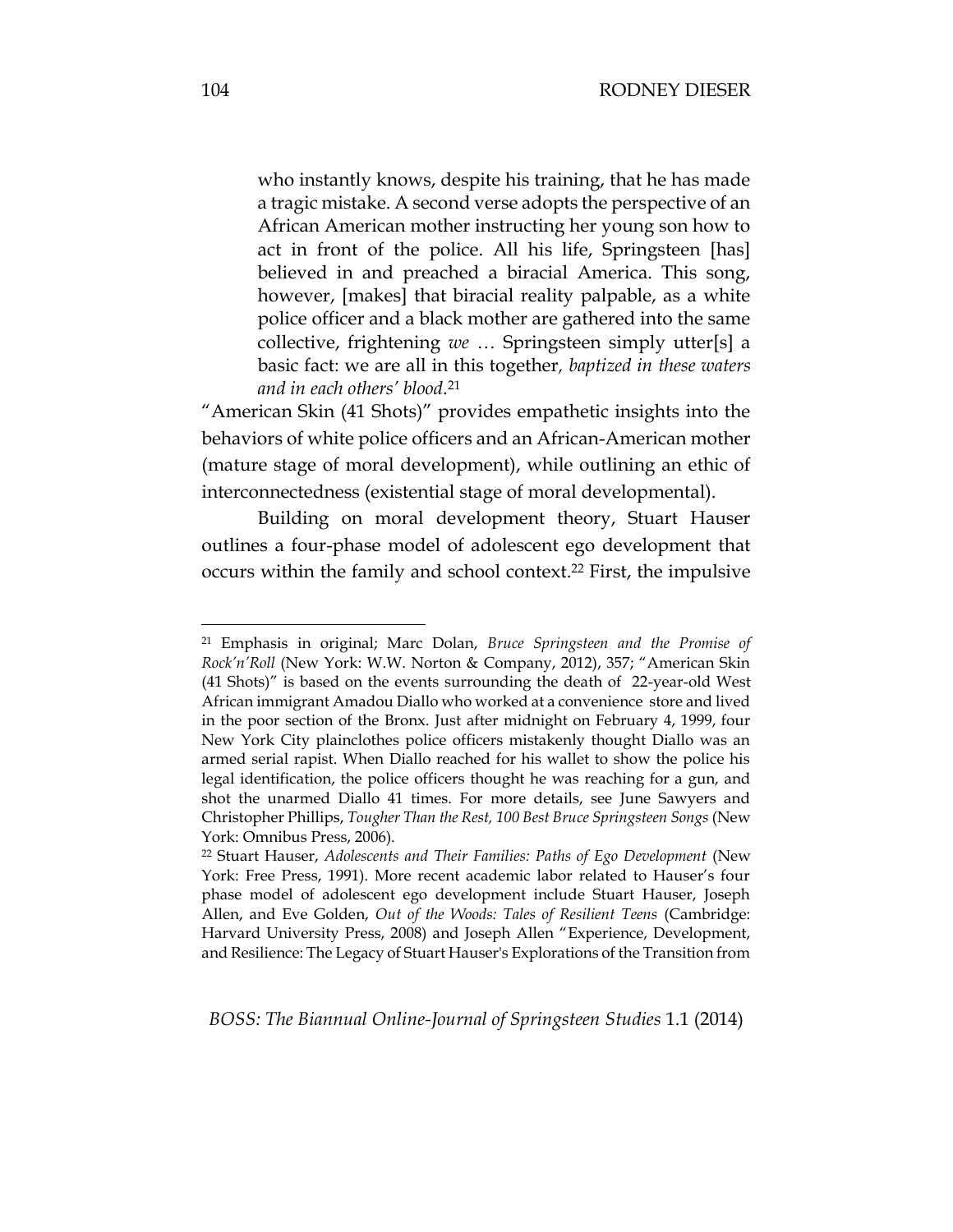stage is characterized by an adolescent who cannot control impulses in which behaviors are based on self-gratification. The adolescent is manipulative and the concept of right and wrong is based on external reasons such as avoiding punishment. Within the family and school context, conversations and interactions are marked by distracting remarks wherein parents and teachers ignore or talk around serious issues and often ridicule other people. There is scant or no bi-directional communication, with little empathy, social perspective-taking, curiosity, or patience, along with combative relationships. Second, the conformist stage is characterized by an adolescent who has conventional thoughts with some self-involvement, along with some acknowledgement of other points of view or social perspective-taking. Within the family and school context, conversations and interactions are marked by the expression of feelings, but more as clichés. Parents and teachers often reflect standards of the community, such as unquestioningly following school or community policies. Teenagers show empathy toward parents and siblings but parents and teachers may not be empathetic toward children and students. Parents and teachers usually have little patience for ambiguity and have firm and inflexible rules. Third, the consciousness stage is characterized by an adolescent who has self-evaluating responses and not only accepts criticism, but views criticism as being linked to personal growth. The adolescent will act within an internal and developing value system. Fourth, the autonomous stage is characterized by an adolescent who thinks in complex ways and copes with inner conflict as they are aware of behaviors linked to competing or

 $\overline{a}$ 

Adolescence into Early Adulthood" *Research in Human Development,* 7:4 (November 2010): 241-256.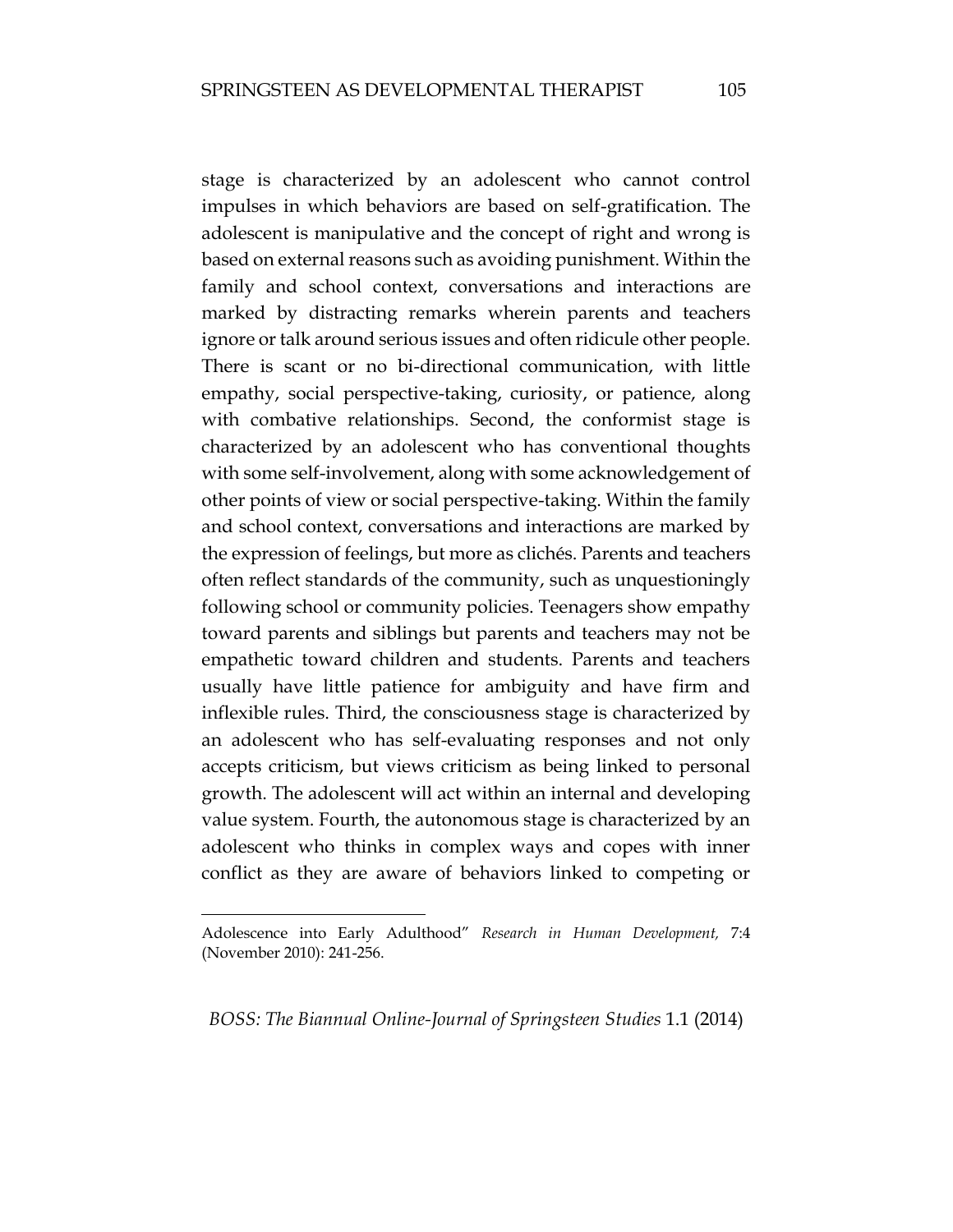differing values. Such adolescents have empathy and understand the concept of interdependence (the need for others) and social perspective-taking. Within the family and school context, and in relation to both the consciousness and autonomous stages, interactions are based on welcoming differences of opinions, rich conversations, and parents or teachers willing to enter into a social perspective-taking dialog and willing to change opinions based on what they hear and learn during a conversation. Families and teachers enjoy conversations and there is a level of communication about communication. Adolescents do not ridicule or demean parents or teachers.

# **My Social Context of Home and School and Early Connection to Springsteen's Music**

Social context is a paramount factor in the development of morality. In general, families and schools that exhibit immature moral development tend to generate children who are equally superficial as moral thinkers. When I think back on my adolescence from a moral development perspective, I believe my family acted out of a superficial law-and-order mentality marked by rigid conformity to rules. My father was authoritarian and emotionally detached. From an ego development perspective, my family acted from an impulsive stage. Family members did not talk about serious issues and there was no bi-directional communication as well as little empathy, curiosity, or social perspective-taking. My parents dealt with my mother's incurable cancer in an unhealthy and disconnected way—by not talking about it—and my parents asked me to promise to keep this dark secret to myself. Due to my parents' trauma-oriented childhoods (which included war,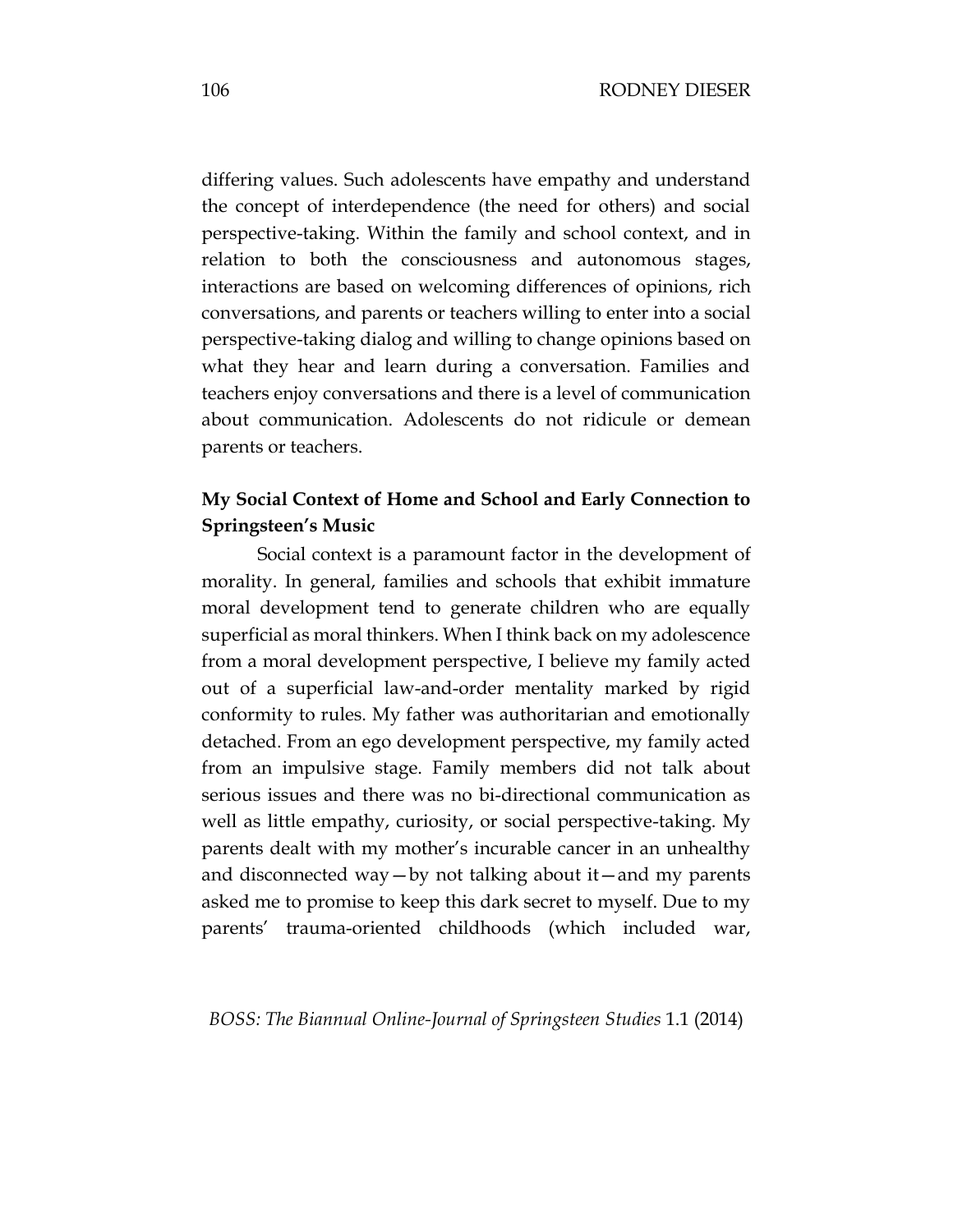physical abuse, hunger, and extreme poverty/homelessness) they did not have childhood experiences in environments that fostered moral development. Due to the fact that my mother battled cancer for six years and my family struggled financially, my parents did not have the physical or emotional energy, the educational background, or the financial resources that are helpful in fostering moral development.<sup>23</sup>

Likewise, when I look back at the junior and high school system I interacted in, I see the same pattern: an impulsive school environment marked by teachers who had little empathy or patience and classes based on a top-down rote learning and a testbased approach with little bi-directional communication or group processing. Most of the students and teachers at Harry Junior High School (HJHS) and Central High School (CHS) had immature moral development. It was, using the title of a Springsteen song, a "Jungleland" and a prison sentence. Some of the teachers were also bullies. For example, Mr. Alvord, the French teacher, enjoyed bullying students and used intimidation and fear strategies to control his classroom. He would give the strap to students within the classroom as a public spectacle, a practice similar to prison rituals.<sup>24</sup> He would occasionally grab male students by the neck

<sup>&</sup>lt;sup>23</sup> My parents never enrolled any of their children into any type of youth or community programs, whether educational, recreational, musical, writing, sports, or nature-based. They simply did not have any extra money. Survival issues are a principal obstacle to both critical and moral thinking; see Wanda Teays, *Second Thoughts: Critical Thinking for a Diverse Society* (Boston: McGraw-Hill, 2010).

<sup>24</sup> See Michel Foucault, *Discipline and Punishment: The Birth of the Prison* (New York: Vintage Books, 1977) and James, Marshall, "Foucault and Education," *Australian Journal of Education,* 33:2 (1989): 99-113 regarding how school and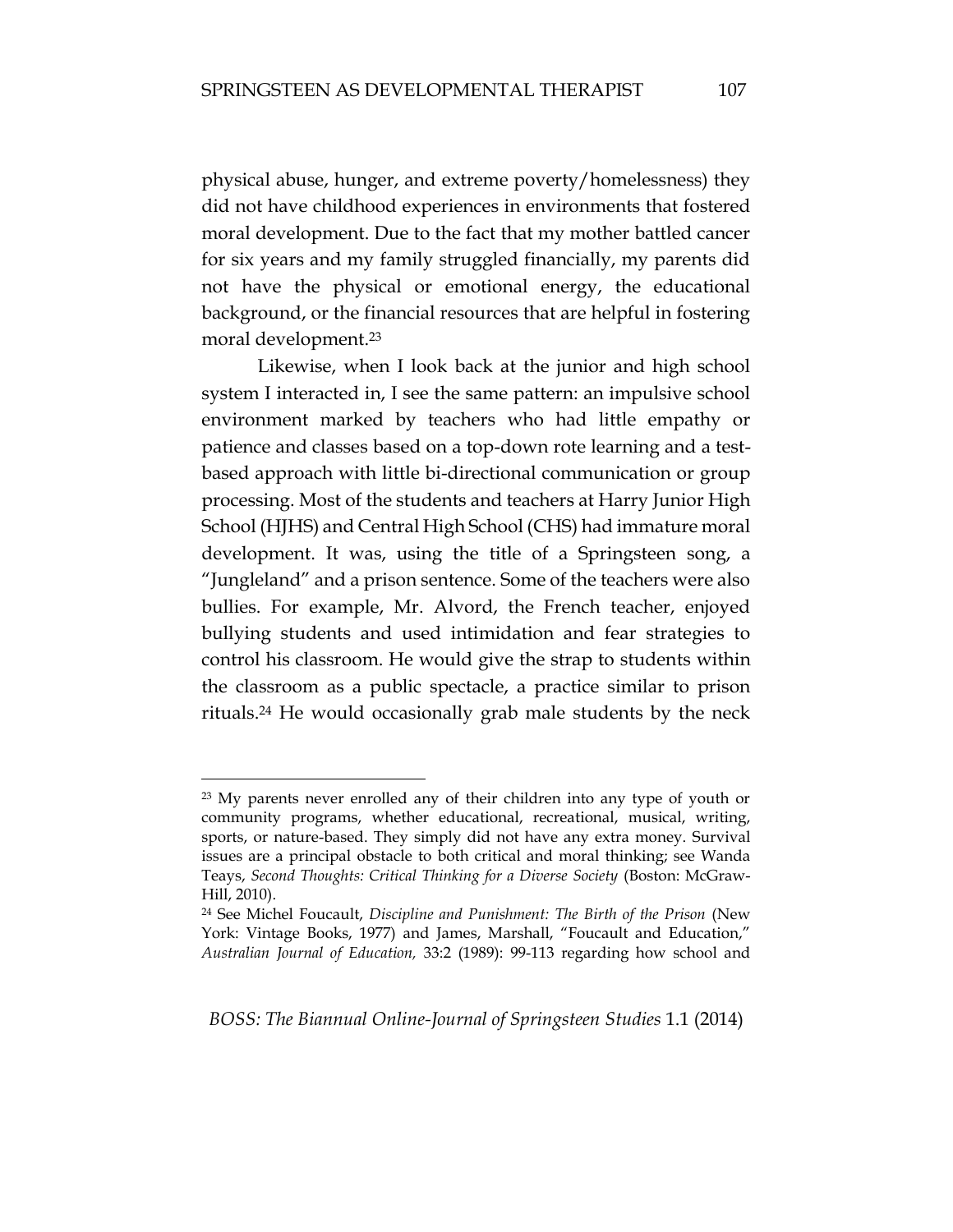and ram them against the cement wall while holding them up by their neck so that their feet would dangle in the air. Another teacher, Mr. Mitchell, killed himself with a gun. After his suicide, I always felt strange and uncomfortable when I was in his classroom, and the fear of death was real to me, as I feared my mother's death.

In regard to the actual day-to-day life of my junior high school, group-gender bullying proved widespread. In keeping with hegemonic masculine norms, boys were expected to be aggressive, competitive, and to have identities related to physical strength and sport and to view girls as sexual objects.<sup>25</sup> Boys would "gang-bang" girls in the classroom or hallways by reaching down their pants or inside their blouses and the ubiquitous physical intimidation, profanity, harassment, and name-calling was widespread throughout the junior high school community. Teachers were intellectually dead and emotionally lifeless; they seemed to be in the classroom just to collect a paycheck. There was no care-ethic (a sign of possible profound moral development), and teachers themselves seemed to be located in the immature stages of moral and ego development due to their propensity for role obligations, rigid conformity to rules, stereotypical conceptions of good people, and, perhaps most widespread, an internalized lawand-order mentality. My reflection on HJHS aligns with Kohlberg's and Higgins's thoughts that too many American schools are based

prison settings have great overlap. To learn more about the prison-like systems of HJHS and CHS see Dieser, "Tales from Grade 1 Through 12."

<sup>&</sup>lt;sup>25</sup> To learn more about hegemonic masculinity see Michael Messner, "Boyhood, Organized Sports, and the Construction of Masculinities" in *Men's Lives* eds. Michael S. Kimmel and Michael A. Messner (New York: Macmillan, 1992), 161- 176.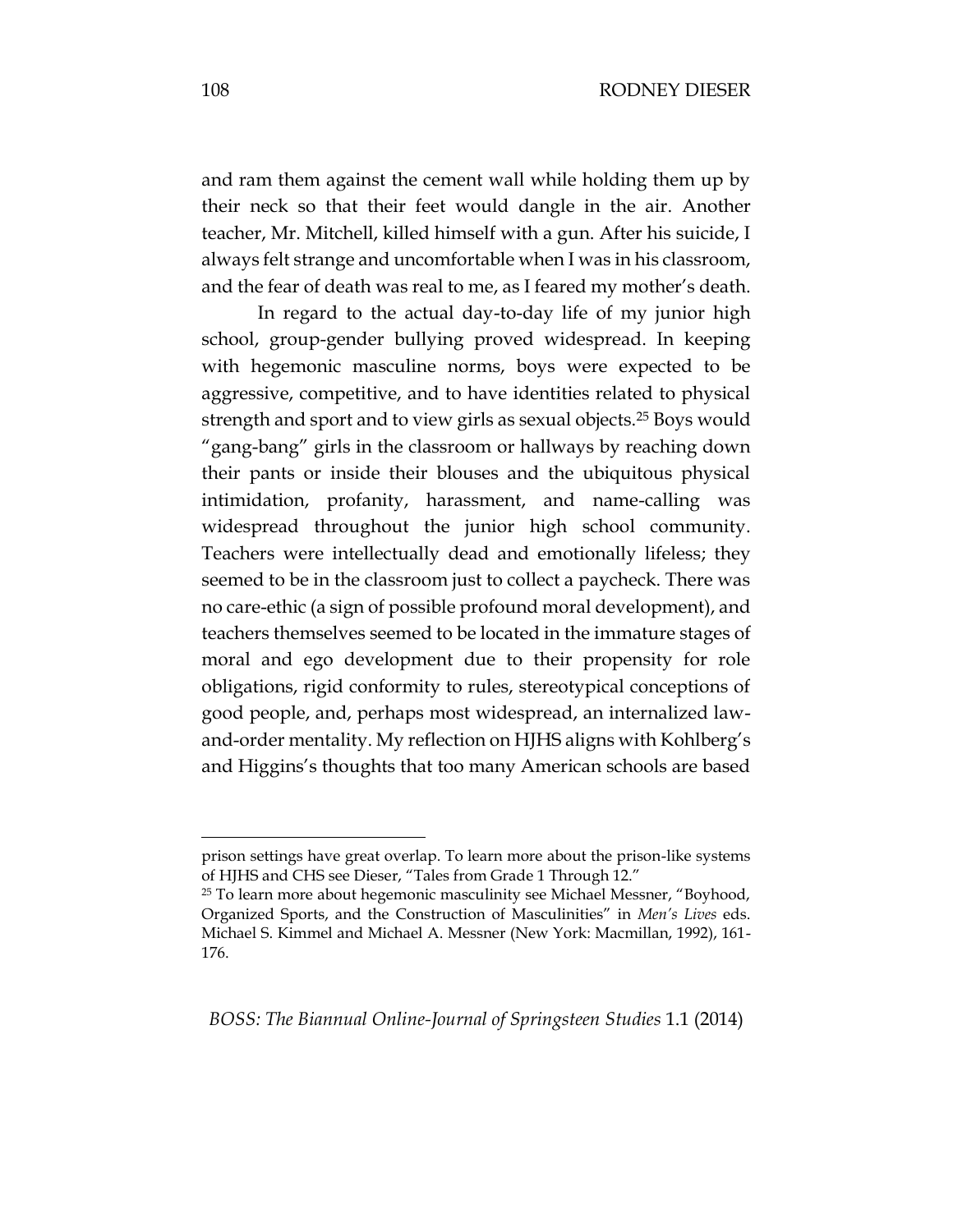on immature moral development in school structure, teaching pedagogy, and student self-centeredness.<sup>26</sup>

I understand why I connected to the themes of death, fear, and loneliness in Springsteen's *The River* album when I was an adolescent. As Rob Kirkpatrick posits, "[a] sense of fear pervades the album. If *The River* is Springsteen's most playful album, it's also his most depressing. . . . Songs throughout the album ponder the sense of loss when dreams are lost*.*"<sup>27</sup> Knowing in junior high that my mother had cancer and eventually in high school that her breast cancer had become a terminal bone cancer presented me with the dichotomy of dreams and reality and caused me to ponder how dreams are lost. For example, the concluding song on *The River*, "Wreck on the Highway," tells the story of lost dreams via death as the narrator, while driving on a desolate highway in the rain, comes upon a wreck in which the driver asks him for help but eventually dies. The narrator imagines "a girlfriend or a young wife" informed by a state trooper of the death of her loved one in a car wreck. Likewise, "Stolen Car" provides the chilly feeling of emotional isolation. Springsteen sings with only a gentle acoustic guitar and piano accompaniment about a car thief who has sunk into selfdestructive sadness and loneness after the dream of his marriage ends. In the concluding verse, the narrator tries to convince himself that he will "be alright," but he is overwhelmed with the fear that "in this darkness I will disappear." Although not moved by

 $\overline{a}$ 

<sup>26</sup> Lawrence Kohlberg and Ann Higgins, "School Democracy and Social Interaction," in *Moral Development through Social Interaction*, eds. William Kurtines and Jacob Gewirtz (New York: John Wiley & Sons, 1987), 102-128.

<sup>27</sup> Rob Kirkpatrick, *The Words and Music of Bruce Springsteen* (Westport, Connecticut: Praeger, 2007), 74.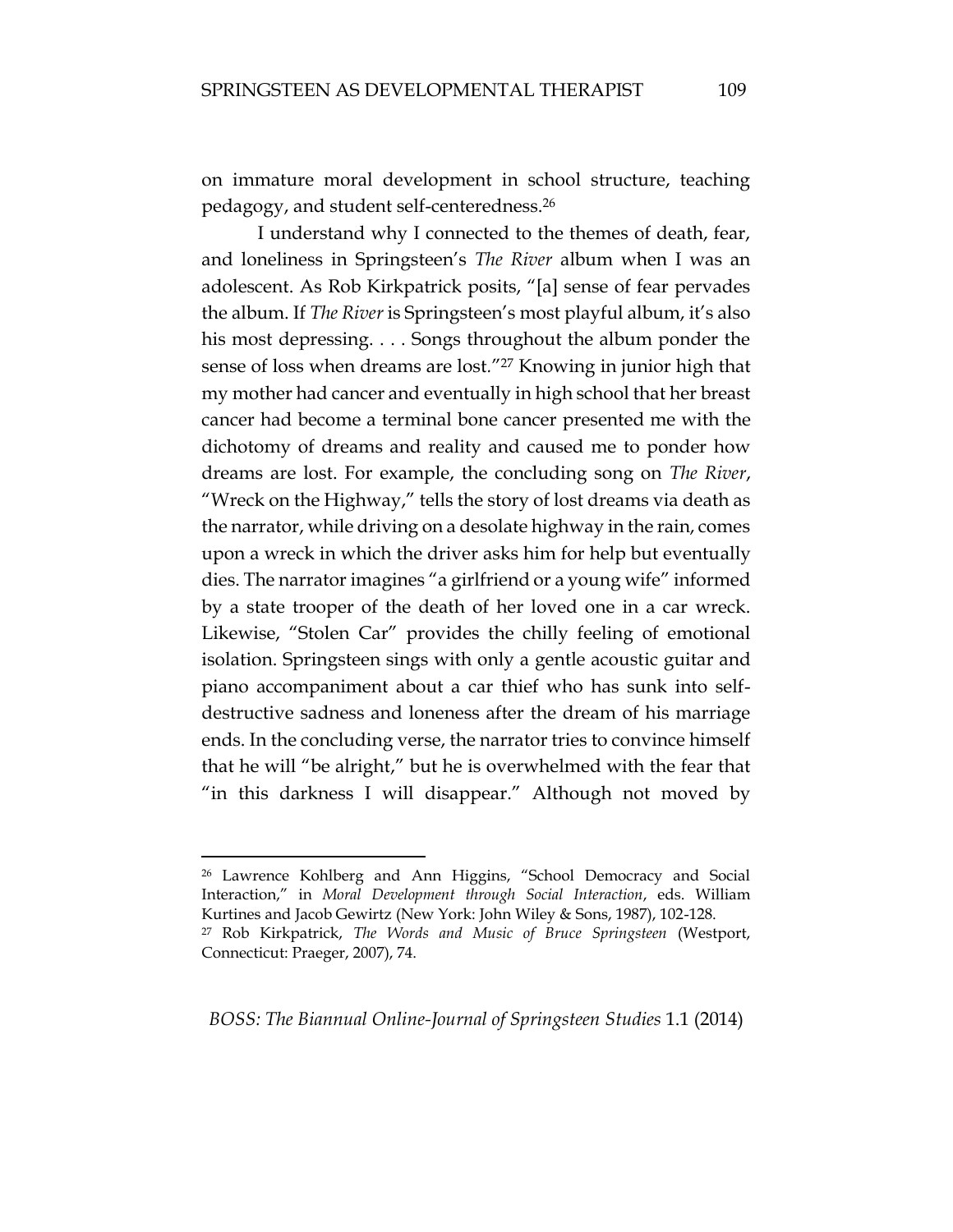witnessing a wreck on the highway or being involved in stealing cars, I empathized with the depressive notions in these songs.

During junior high and high school, I began listening to music as a means to cope with the stresses of my life. Although I enjoyed Springsteen's playful songs such as "Out in the Street" and "Sherry Darling," at a deeper level certain Springsteen songs allowed me to reflect and process life's struggles. I identified with the lyrics of the second verse of "Darkness on the Edge of Town" whose narrator claims that "Everybody's got a "secret … / Something that they just can't face." While some bear the weight of that secret every day, others "cut it loose," releasing themselves from the burdens of the past. I did not relate to the actual events of the song—the narrator's desire to reunite with an ex-lover on the edge of town; rather, I connected to the higher-order feelings of darkness when someone has a secret that they must carry with them. I could only let out the secret of my mother's cancer or think about her death in the privacy of my bedroom listening to Springsteen's songs. In addition, "Darkness on the Edge of Town" was even more relevant to my adolescent mind as our house was literally on the edge of town.

# **Developing Empathy and Social Perspective Through Springsteen's Songs**

Psychological intervention to increase moral development can include story-telling whereby the reader is exposed to two or more beliefs that are contradictory, is challenged to see things from another person's point of view, or is engaged in problem-solving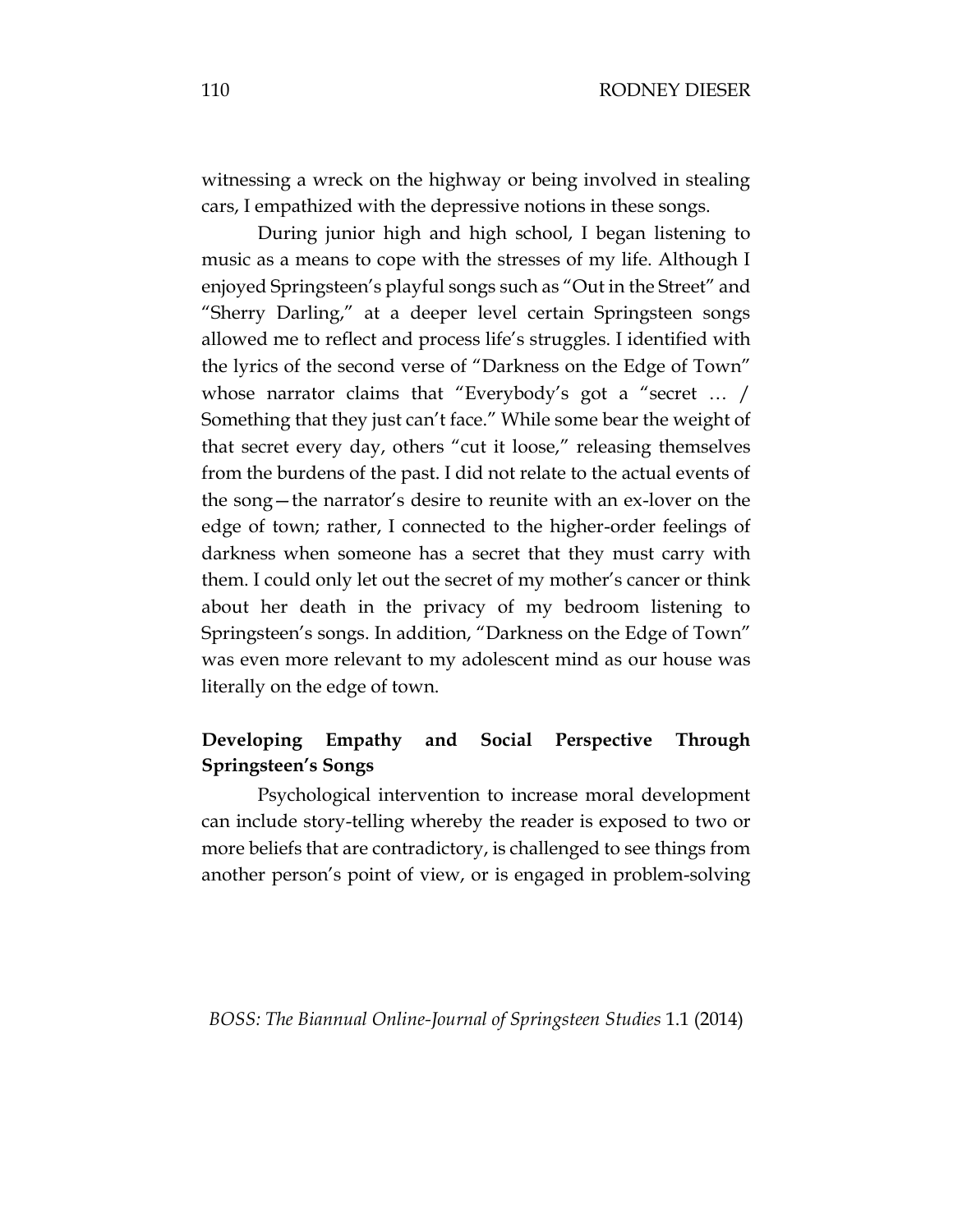moral dilemmas.<sup>28</sup> Moral dilemmas cause hypothetical contemplation, meta-ethical reflection, empathy, and social perspective-taking.<sup>29</sup> Moreover, moral dilemmas as interventions will often result in the development of re-framing skills.<sup>30</sup>

My early connection to Springsteen's music helped me cope with life by providing periods of escapism ("Sherry Darling") along with music and stories to help me process death ("Wreck on the Highway") and fear ("Stolen Car"). However, Springsteen's songs and stories—especially from *Darkness on the Edge of Town* (1978), *The River* (1980), *Nebraska* (1982), and *Live/1975-1985* (1986)—helped foster my overall moral development by specifically developing hypothetical contemplation, empathetic understanding, and social perspective-taking. Due to the fact that I was not experiencing the family or school environments that foster this type of moral and adolescent development, Springsteen's music was the stimulus for

<sup>29</sup> Gibbs, *Moral Development and Reality.*

 $\overline{a}$ 

<sup>28</sup> This type of treatment is strongly advocated by Kohlberg and Gibbs. See Kohlberg, *Essays on Moral Development,* Vol. I and Vol. 2. A contemporary example of treatment to increase moral development is the Equipping Youth to Help One Another (EQUIP). EQUIP specifically helps youth to learn empathy and social perspective taking by reading age-appropriate complex moral stories/dilemmas and leading discussion groups so that youth can learn how to take the perspective of another person, which leads to greater care and compassion. See Ann-Marie DiBiase, John Gibbs, Grandville Bud Potter, and Mathew R. Blount, *Teaching Adolescents to Think and Act Responsibly: The EQUIP Approach* (Champaign, Illinois: Research Press, 2012) and Gibbs, *Moral Development and Reality.*

<sup>30</sup> See Judith Beck, *Cognitive Behavioral Therapy: Basics and Beyond* (New York: Guilford Press, 2011). For specific treatment of examples of cognitive-based reframing therapy for youth, see DiBiase, et al., *Teaching Adolescents* and Martin E. P. Seligman, Karen Reivich, Lisa Jaycox, and Jane Gillham, *The Optimistic Child: A Proven Program to Safeguard Children Against Depression and Build Lifelong Resilience* (Boston: Mariner Books, 2007).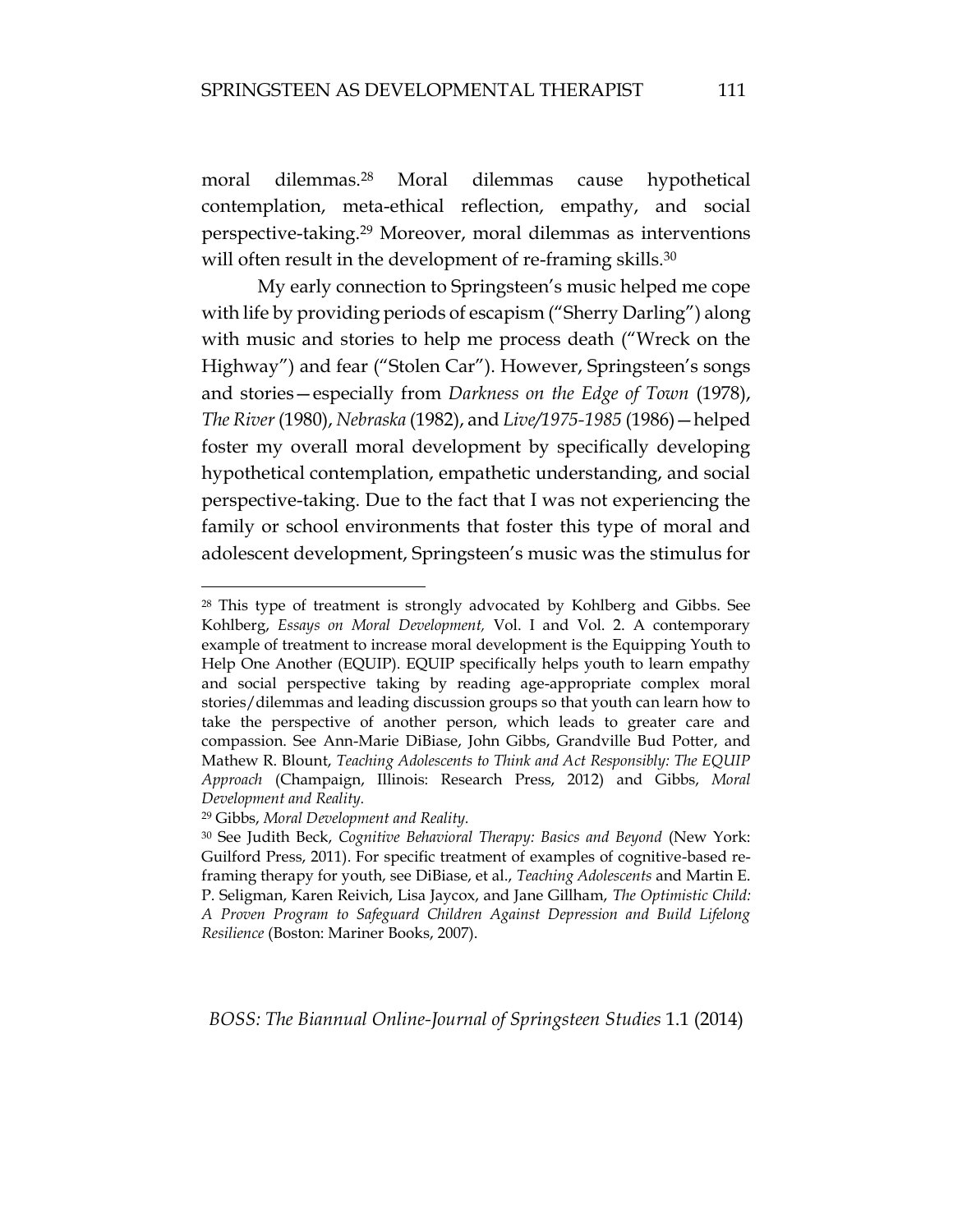such learning. In regard to Hauser's stages of ego development, Springsteen's music was the vehicle that helped my ego develop from the impulsive stage to the conformist stage and even planted the seeds of the consciousness stage: some degree of value clarification and complexity in thought. In regard to moral development, Springsteen's songs helped me gain a social system perspective, a sign of movement between the immature and mature stages. For example, the song "Johnny 99" presents the narrative of a character, Ralph, who, after he loses his job in an automobile plant, kills a night clerk in a drunken rage. Ralph pleads to the judge that he has "debts no honest man could pay" as he is facing a bank foreclosure on his home. When Ralph is sentenced to 99 years in jail and gains the nickname "Johnny 99," his loved ones protest the verdict while Ralph requests to be executed. Listening to this narrative, and to other songs with similar themes (such as "Atlantic City") helped me realize how social systems and factors such as poverty, hunger, a sluggish economy, unemployment and accompanying feelings of hopelessness, and a lack of community resources can serve as antecedent factors in causing criminal acts.<sup>31</sup> The moral framework of *Nebraska*—which aligns to Kohlberg's and Gibbs's profound stage of moral development—underscores the importance of a care-ethic and gaining perspective on what happens to people when they lose any sense of community and

*BOSS: The Biannual Online-Journal of Springsteen Studies* 1.1 (2014)

<sup>&</sup>lt;sup>31</sup> In regard to how social systems/variables can be antecedent factors in the development of crime and juvenile delinquency, see William Barton, "Juvenile Justice Policies and Programs," in *Social Policy for Children and Families: A Risk and Resilience Perspective,* eds. Jeffrey Jenson and Mark Fraser (Thousand Oaks: Sage Publications, 2011), 306-352; in addition, see William Cockerham, *Sociology of Mental Disorder* (Boston: Pearson, 2011) regarding how social systems/variables can be antecedent factors in the development of mental illness.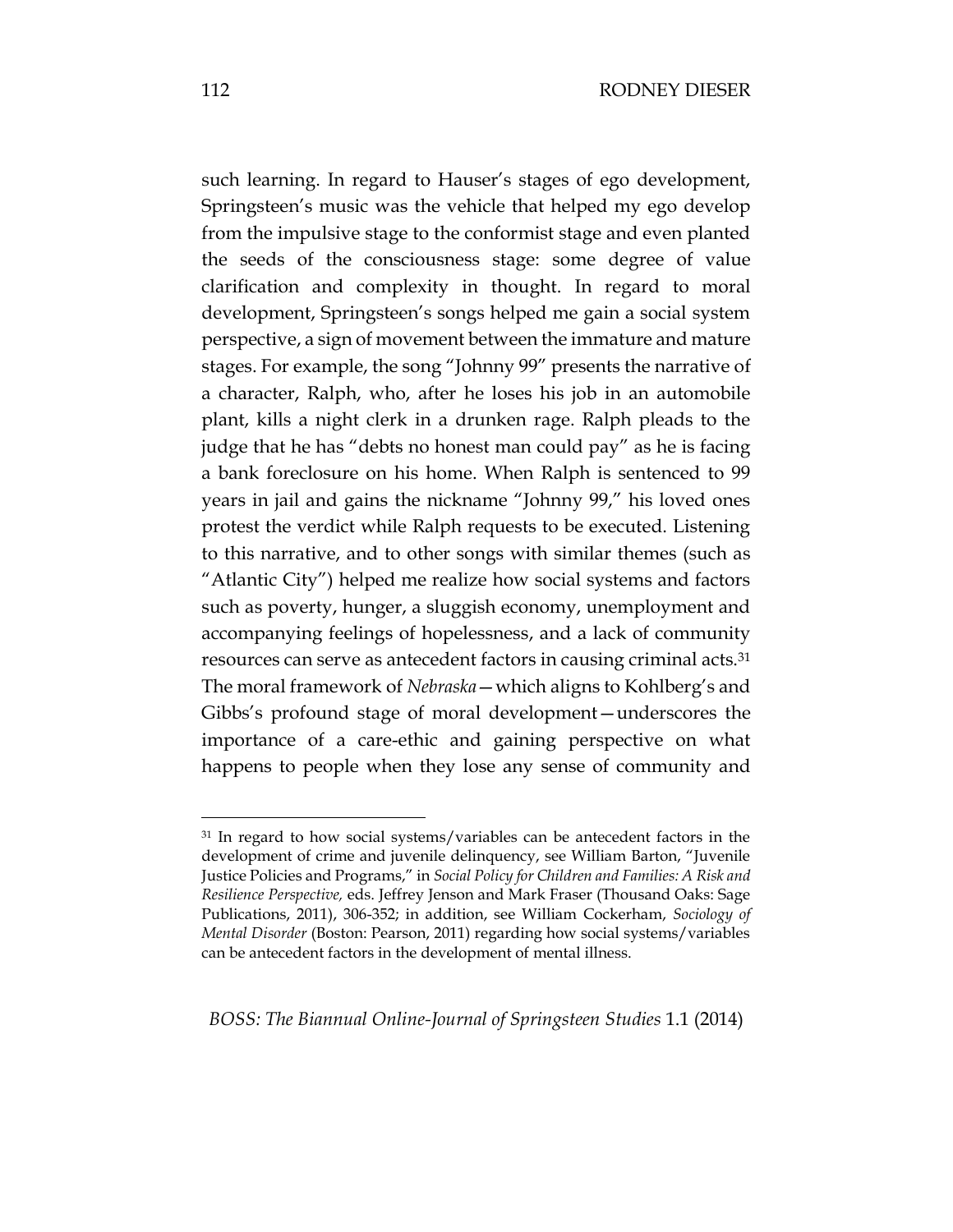have no one to turn to for help.<sup>32</sup> Many Springsteen songs present moral dilemmas that cause hypothetical contemplation, metaethical reflection, empathy, and social perspective taking; the same activities that Kohlberg and Gibbs suggest advance moral development.

While listening to these songs as an adolescent, I was gaining the moral developmental skills of empathy and social perspective-taking from Springsteen's characters in these stories. Listening to "Johnny 99," I was exposed to contradictory beliefs and the emotions of the title character and his loved ones, but I also considered the family members of the dead night clerk. In both "Johnny 99" and "Atlantic City" I learned how social factors can propel people toward crime as both main characters had "debts that no honest man can pay" due to unemployment and broader economic problems. While listening to "Used Cars" I thought of the sadness that an entire family must experience when a mother has to sell her wedding ring in order to come up with enough money to purchase a used car. I could also relate to the feelings of povertyinduced shame the boy or young adolescent felt regarding the used car that the neighbors come to ogle.

"Highway Patrolman" also proved formative as it presented me with a further moral dilemma. In this song, Joe, a patrolman, is constantly looking the other way to help his "no good" brother Frankie. The climax of "Highway Patrolman" occurs when Joe has to pursue his fleeing brother after Frankie commits a serious crime (leaving a man for dead after a bar fight) and chases him within five miles of the Canadian border. When he realizes that Frankie intends to flee the country, Joe pulls his patrol car to the side of the

 $\overline{a}$ 

<sup>32</sup> Peter Carlin, *Bruce* (New York: Touchstone, 2012), 297.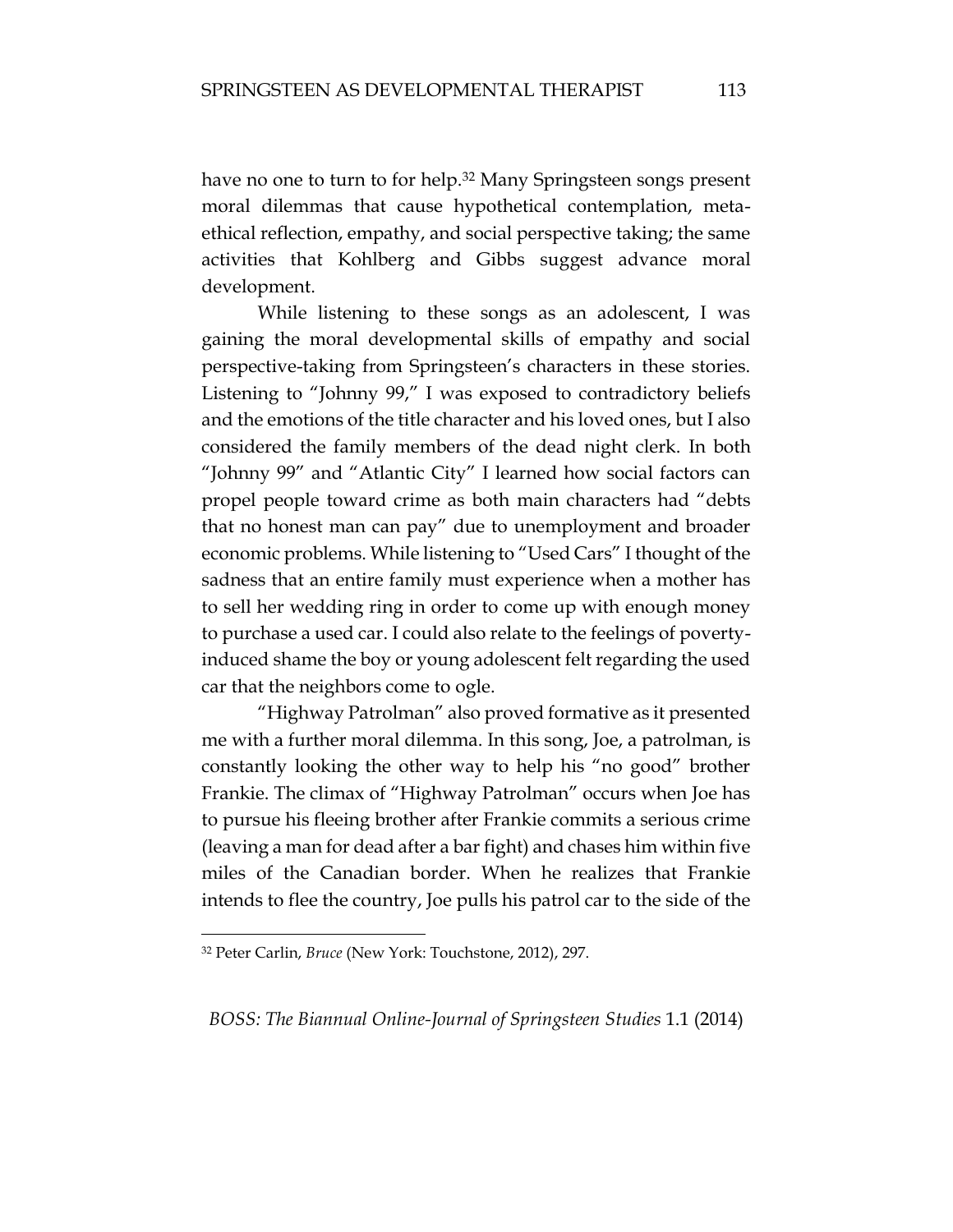road to "watch his taillights disappear." As Joe watches Frank escape, his mind wanders back, and he imagines better times with his brother. While taking a high school psychology/sociology class I learned about Kohlberg's stages of moral development and connected the "Highway Patrolman" narrative to the druggist dilemma that my teacher read to the class, taken directly from Kohlberg's academic labor and research studies.<sup>33</sup> I wondered if I would let my brother escape if he had killed someone and I was a highway patrolman. I was learning and applying the moral skills of empathetic social perspective-taking through Springsteen's song narratives.<sup>34</sup>

Sometime during my senior year of high school, I began to develop empathy toward my father, and Springsteen's music provided the scaffolding of social-perspective taking. That is, Springsteen's music helped me re-frame my thinking. In particular,

*BOSS: The Biannual Online-Journal of Springsteen Studies* 1.1 (2014)

<sup>33</sup> The following is the druggist dilemma present by Kohlberg, *Essays on Moral Development,* Vol. I: "A woman was near death from a special kind of cancer. There was one drug that the doctors thought might save her. It was a form of radium that a druggist in the same town had recently discovered. The drug was expensive to make, but the druggist was charging ten times what the drug cost him to produce. He paid \$200 for the radium and charged \$2,000 for a small dose of the drug. The sick woman's husband, Heinz, went to everyone he knew to borrow the money, but he could only get together about \$1,000, which is half of what it cost. He told the druggist that his wife was dying and asked him to sell it cheaper or let him pay later. But the druggist said, "No, I discovered the drug and I'm going to make money from it." So Heinz got desperate and broke into the man's store to steal the drug for his wife. Should Heinz have broken into the laboratory to steal the drug for his wife? Why or why not?"

<sup>34</sup> Replacing "you" statements with "I" statements are more likely to induce empathy because "you" statements often provoke defensive responses (Gibbs, *Moral Development and Reality*)*.* In "Highway Patrolman" Springsteen uses "I" statements as the song/story is told from the point of view of a State Patrolman named Joe Roberts.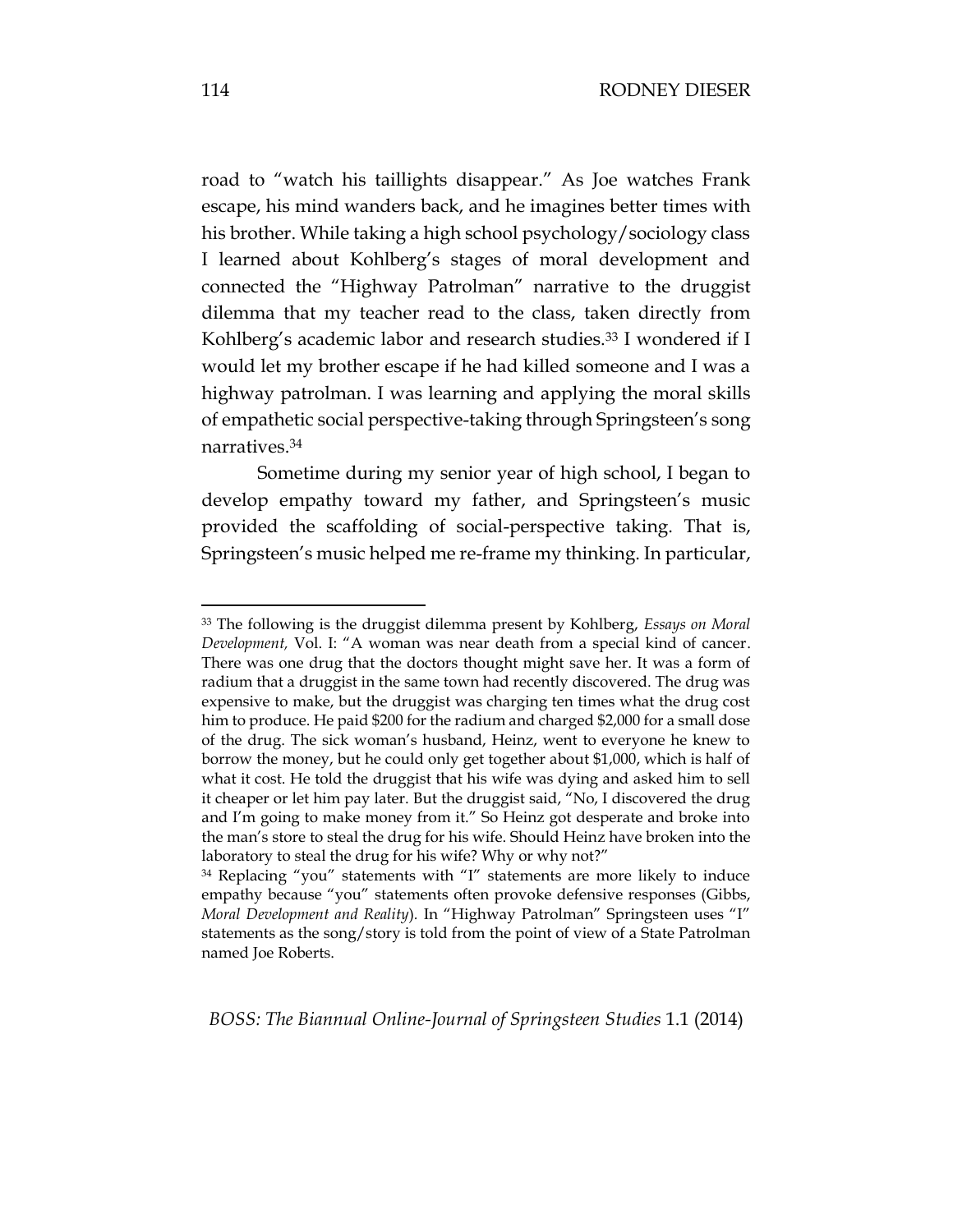the song "Factory" helped me re-conceptualize how I thought of my father. Told from an adolescent's perspective, "Factory" illuminates how blue-collar labor sucks the life out of his hardworking father: not only does the "working life" debilitate his father's hearing but, at each day's end the "Men walk through [the factory] gates with death in their eyes." When listening to this song, I thought about my own father, how he would come home, dayafter-day, during the long and cold Canadian prairie winters as a construction worker with a mustache literally frozen, take off his work boots and thick wool socks, exposing feet that were bright red from the cold. I began to understand how the social factors that surrounded my father—his lower social class, past childhood traumas due to World War II, emotional strain of watching my mother die a slow and painful death, grueling and abusive work that created "death in his eyes"—contributed to his emotional lifelessness, as Springsteen describes the working men in "Factory." He would come home from work, eat, and disengage by watching TV in a comatose manner.

In addition, and perhaps most importantly to my adolescent mind, two stories that Springsteen shared with the audience from his *Live 1975-85* album, along with a conversation with my father's sister, Aunt Rose, caused me to engage in social perspective-taking and re-frame my father's emotionally-detached behaviors and authoritarian parenting style. My aunt shared with me something that no one else ever told me: that my father was affected, as an adolescent, by World War II, and by how his family had been homeless in Europe. Under these circumstances, my father had to be emotionally detached and authoritarian in order to take care of his younger brothers and sisters. I learned that my father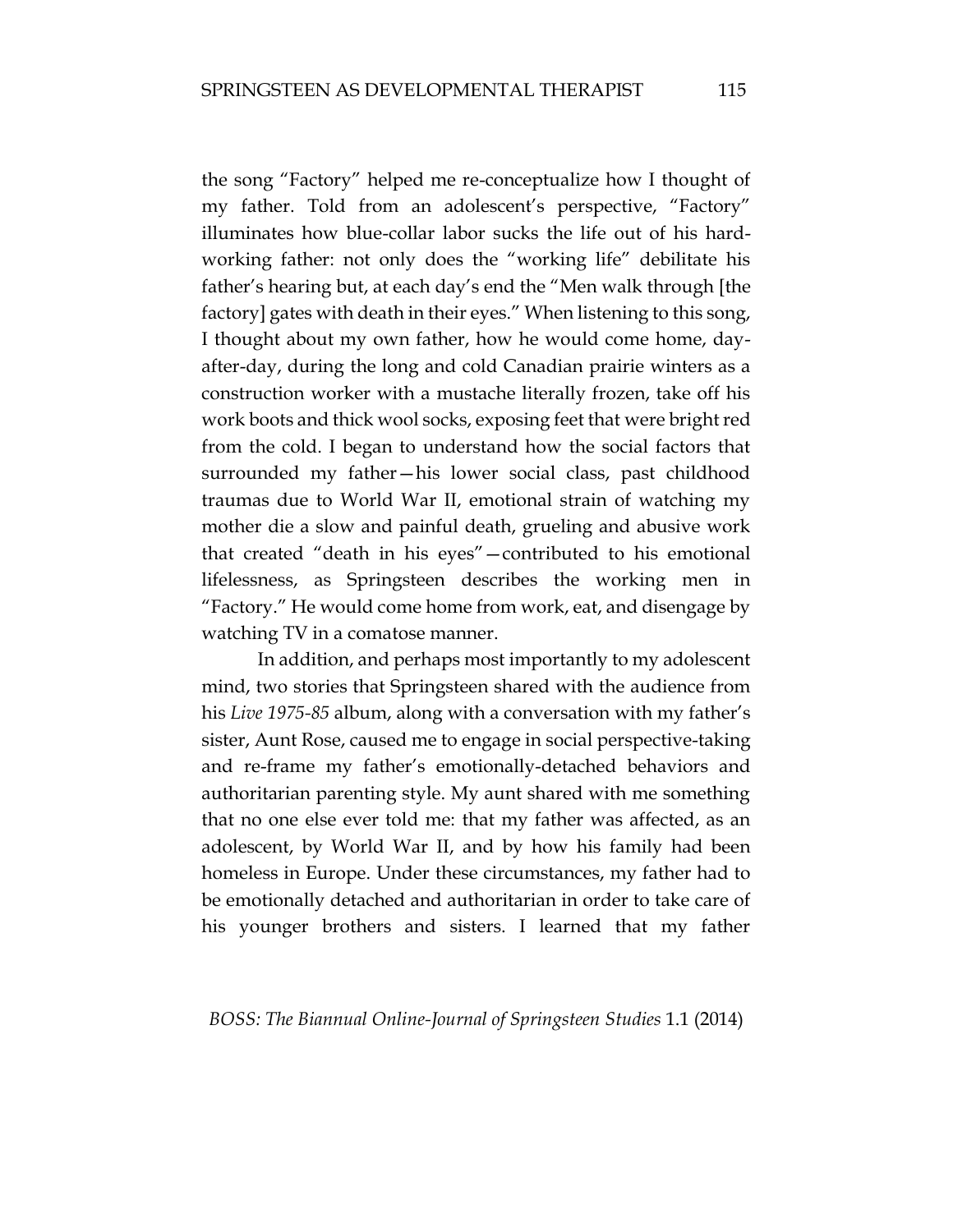erroneously believed he was responsible for the death of his brother David when David became separated from the rest of the family as they fled from the Nazis. My father lived with this guilt throughout his life and never talked about it. I also learned that my father was in charge of scouring through garbage cans and would bring home potato peelings so that his mother could boil them in order to make soup. As I grew older and learned more about mental health, I realized that my father's authoritarian disposition and emotional detachment stemmed from the events of his youth, coupled with deadening and physically grueling work, and I wondered if he lived with depression or post-traumatic stress disorder. I also learned why both my mother and father asked me not to tell anyone about my mother's terminal cancer: my parents had learned from the trauma in their lives to hide dark secrets, which is a common, but unhealthy, way to deal with trauma.<sup>35</sup> Silence is often used to hide shame.

In the middle of a performance of "Growin' Up" featured on *Live 1975-85*, Springsteen tells a story about his upbringing, of the constant verbal fighting and emotional distance that occurred between his father and himself and of his father's lack of support for Springsteen's passion for playing music. Dolan underscores that in the 1960s, "The one overwhelming, often reiterated event of Bruce's life … was his never-ending arguments with his father … Doug and Bruce Springsteen appear to have fought long, loud, and constantly during the late 1960s. The arguments always seemed to start the same way, with the father asking his son '*what did I think I* 

*BOSS: The Biannual Online-Journal of Springsteen Studies* 1.1 (2014)

<sup>35</sup> In regard to unhealthy coping with trauma, see Judith Herman, *Trauma and Recovery: The Aftermath of Violence–From Domestic Abuse to Political Terror* (New York: Basic Books, 1997).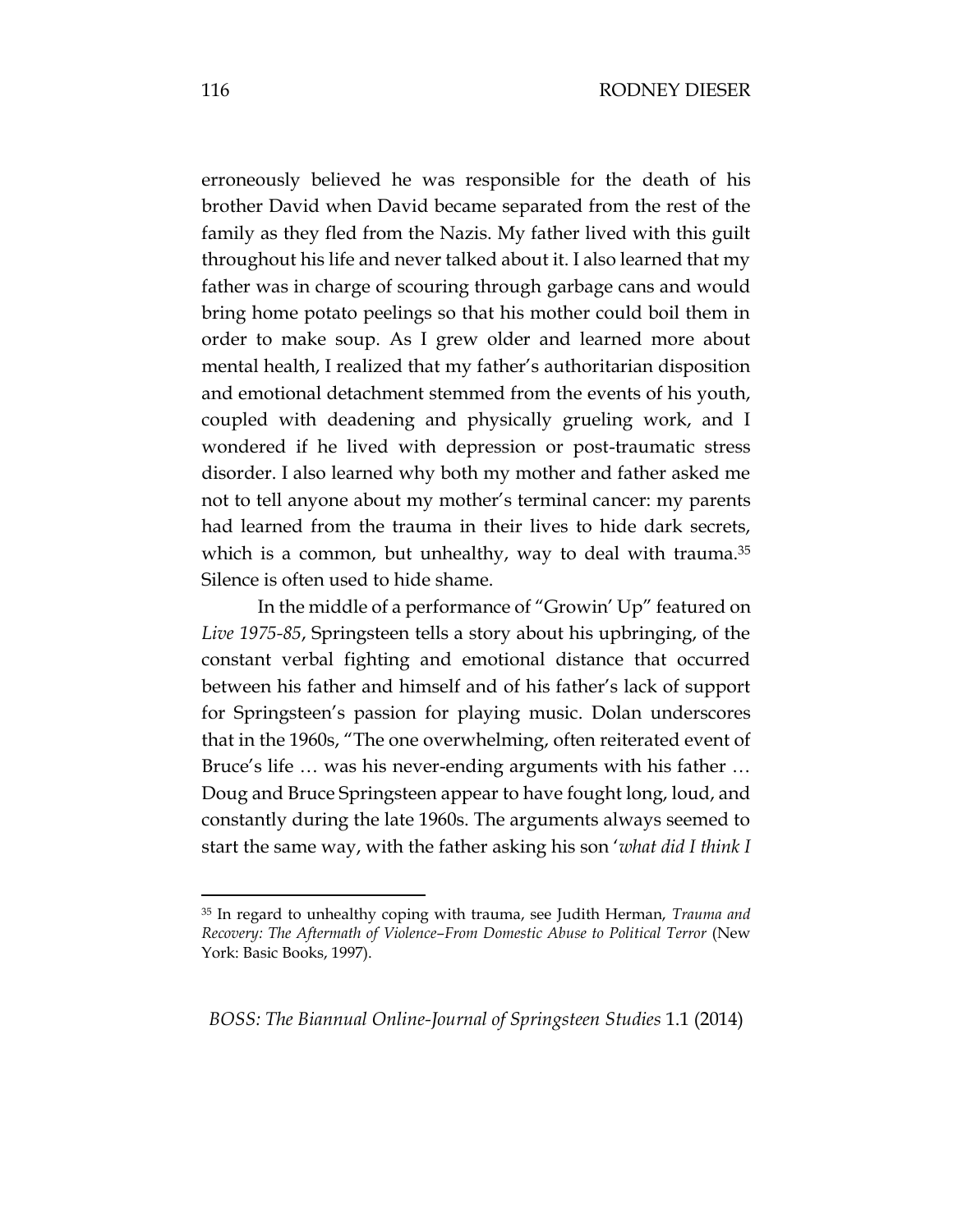*was doing with myself*.'"<sup>36</sup> Bruce Springsteen's family life sounded an awful lot like mine.

Another story serves as the introduction to "The River," wherein Springsteen tells the audience about a more emotionally abusive interaction with his father. In these two confessionals, Springsteen shares how his father repeatedly told him during his adolescent years that he was wasting his life wanting to be involved in music and that the Army would "make a man" out of him. Springsteen further reveals that when he was in a motorcycle accident as a seventeen-year-old, the attorney representing the Springsteen family told Bruce that he should be guilty of causing the accident simply because he looked like a punk with his long hair. His authoritarian father, who sounded like my father, had a barber cut Springsteen's hair against his wishes while he lay in a hospital bed. This incident led to Springsteen shouting that he hated his father and led to him spending as much time away from his home as possible. Later, when Springsteen failed his Army draft medical examination due to the health consequences of the motorcycle accident, he informed his father, who responded affirmingly, "That's good," thus demonstrating how an authoritarian and emotionally-isolated father shows love.

After listening to Springsteen's self-disclosures over and over again, and hearing reflections of my own home life in these two confessionals, I began to gain empathy for my father.<sup>37</sup> That is

<sup>36</sup> Dolan, *Bruce Springsteen and the Promise of Rock 'n' Roll*, 21.

<sup>&</sup>lt;sup>37</sup> In mental health counseling, a self-disclosure is when a therapist shares personal information about himself/herself to the client in order to help the client share more about their presenting problem. Self-disclosures have many beneficial aspects, such as normalizing problems and developing trust as the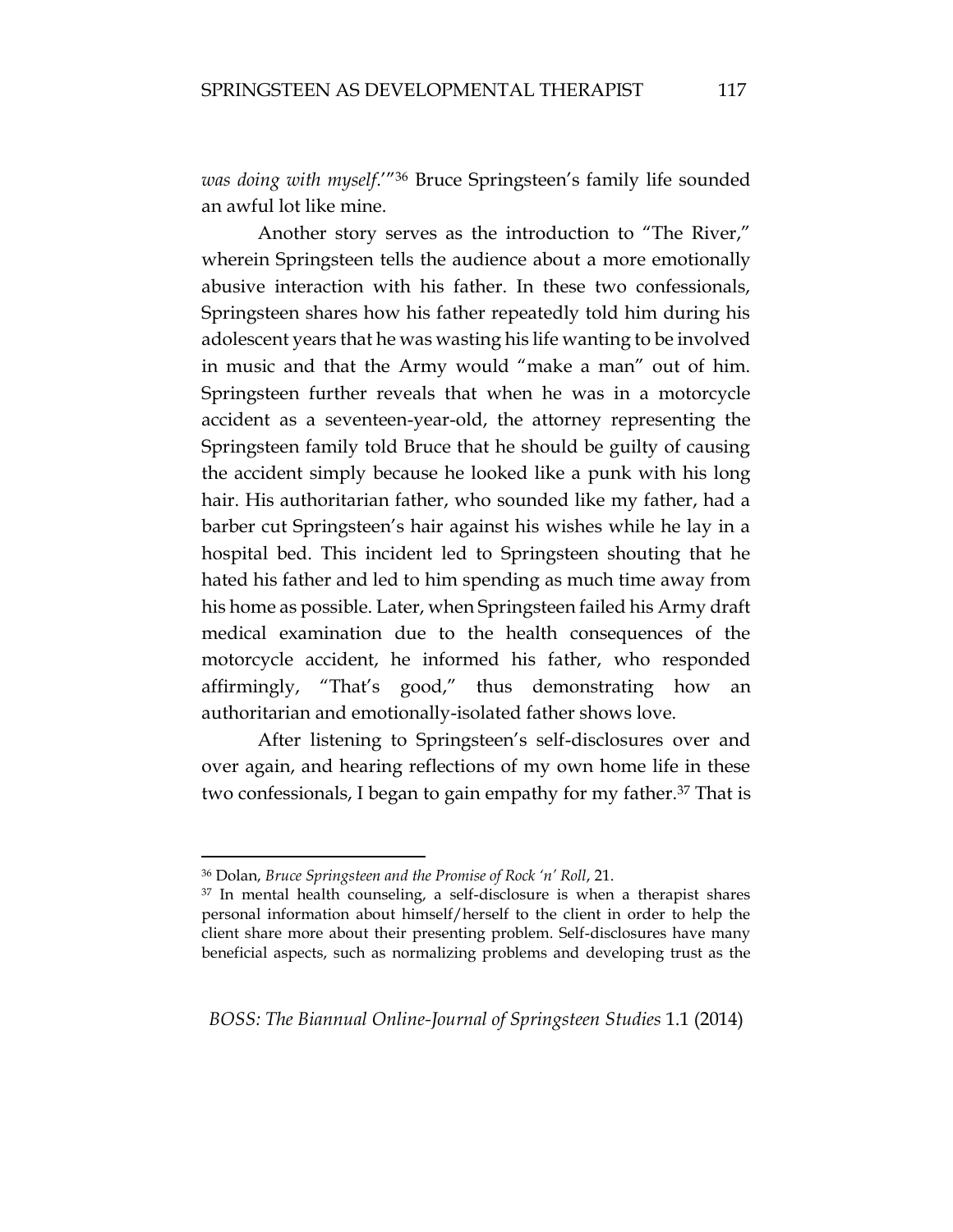to say, I was using Springsteen's self-disclosures as a reflective space so I could apply social perspective-taking and re-frame my thoughts about my father. I connected the latter Springsteen selfdisclosure to experiences with my authoritarian father, who would tell (not ask) me to drink buttermilk with him. Instead of asking me how my life was going and expressing some degree of encouragement, my father would call me into the garage when he took a break from tinkering and have me drink buttermilk in relative silence. I never liked the taste of it, but I drank it because he told me to. However, after we both shared a drink, he gave me a head nod, which, in an emotionally-detached hegemonic masculine manner, was a way of showing me love. After listening to Springsteen talk about re-framing his father's behaviors and seeing signs of love, I began to restructure my father's behaviors and could see glimpses of his love, and began to understand why he was emotionally detached. I began to understand that due to my father's painful life experiences, he was unable to share his love. Although this switch in thinking may seem simplistic, from a youth development perspective, this is a profound cognitive change toward mature moral development.<sup>38</sup> I was unknowingly applying cognitive behavioral therapy interventions by challenging and changing my automatic irrational thoughts to reality-based rational thoughts through Springsteen's music.<sup>39</sup> Although this may sound

client interprets a therapist as a "real human being." See Cormier, Nurius, and Osborn, *Interviewing and Change Strategies.*

<sup>38</sup> See Gibbs, *Moral Development and Reality.*

<sup>&</sup>lt;sup>39</sup> The basic tenet of personality from a cognitive behavioral therapy point of view is that emotions (or emotional disturbances) are largely the product of irrational thinking or hot thoughts (quick automatic thoughts that enter a person's mind with little supportive evidence). Cognitive therapy helps people identify automatic thoughts to evaluate if such thoughts are reality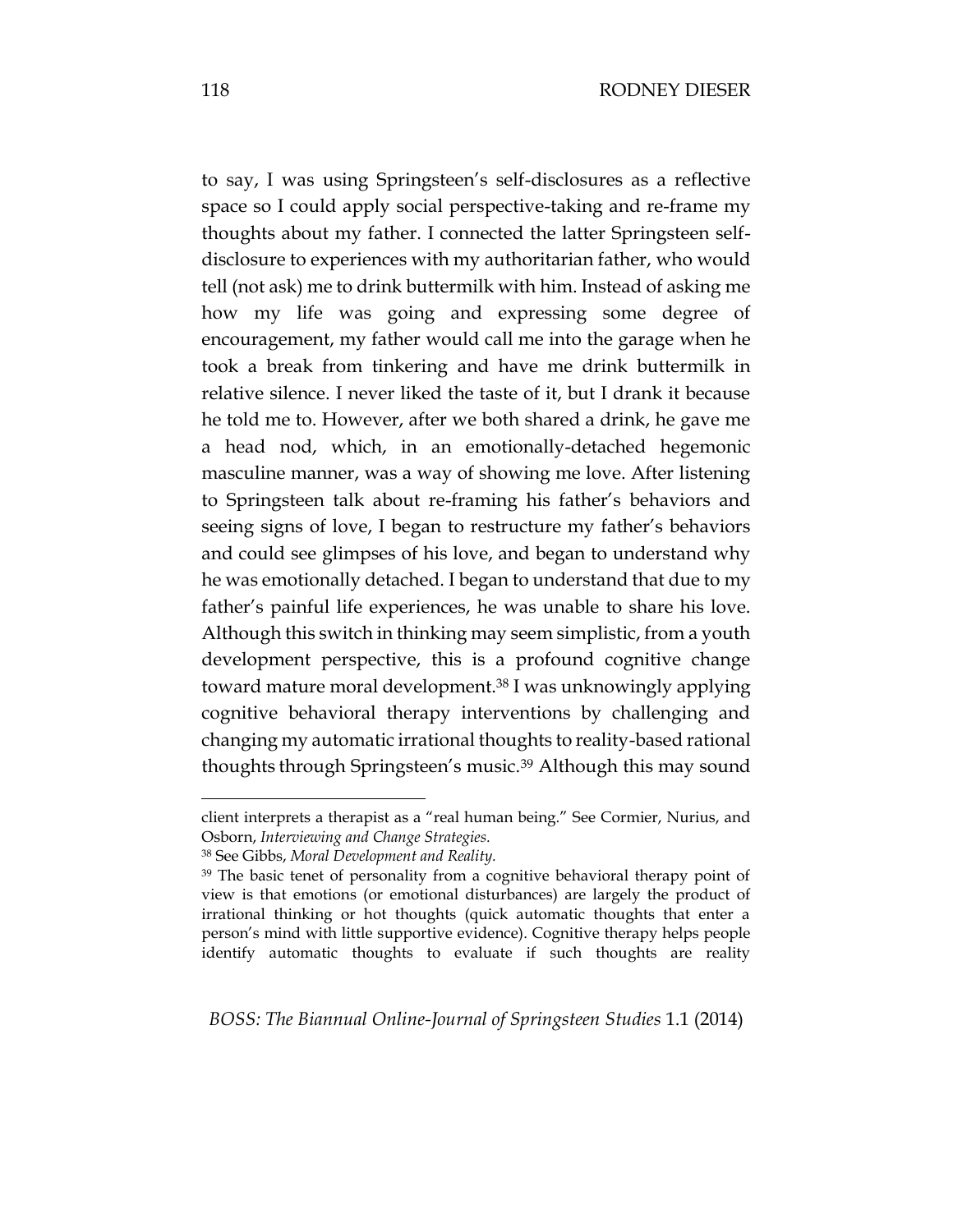corny, when I would hear the lyric from "Mansion on the Hill" about a father and son riding "through the streets of a town so silent and still," I would think about the early morning car rides I shared with my father. During the extreme cold of winter, my father would drive me to school between 6:30-7:00 a.m.<sup>40</sup> Apart from the custodian, I would be the only other person at the school, and I began to re-frame my automatic thought of hating those early morning rides to school to a nostalgic reflection of driving with my father in silence, similar to the events of this song. As an adolescent, I was romanticizing Springsteen's songs, while changing automatic thoughts, as I sought to develop a better relationship with my father.

### **Conclusion**

 $\overline{a}$ 

Psychological treatment to increase moral development can include story-telling whereby the reader is exposed to two or more beliefs that are contradictory, a moral dilemma that stretches moral thinking or whereby a person is challenged to see things from another person's point of view. It can also include the cognitivebehavioral approach of re-framing. As I listened to Springsteen's songs as an adolescent, these psychological techniques were being actualized. But instead of a mental health counselor, Springsteen

based/rational (there is solid supportive evidence for a thought). If the automatic thought is deemed irrational, mental health therapists will help a client dispute and replace irrational thoughts with rational thoughts based on the ability to marshal evidence for such thoughts. See Beck, *Cognitive Behavioral Therapy.*

<sup>40</sup> Most days, before I could drive a car, I would walk the 2.5 kilometers to school. When the temperature was extremely cold, my father would drive me to school, well before school started due to his inability to start work later. My mother never learned to drive.